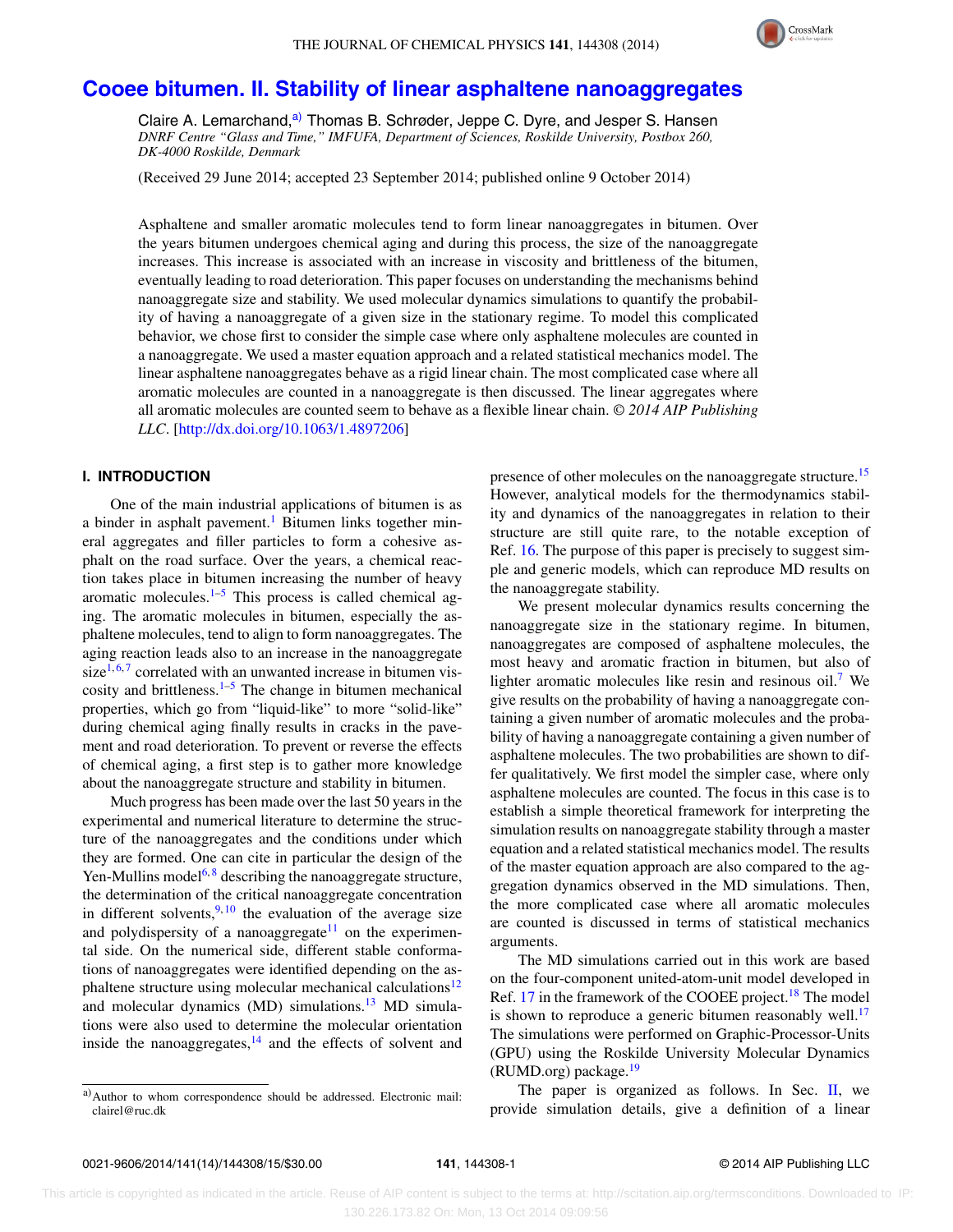nanoaggregate, and present the MD results about the probability of having a nanoaggregate of a given size. Section III is devoted to model the results on the stability of linear aggregates where only asphaltene molecules are counted with a master equation approach. In Sec. IV, a related statistical mechanics model is described and shown to reproduce the MD results on asphaltene nanoaggregate stability. The more complicated case where all aromatic molecules are counted in a nanoaggregate is also discussed in Sec. IV in terms of statistical mechanics arguments. Section  $V$  includes a comparison of our results to existing experimental and numerical results and discuss the limit of our model. Finally, Sec. VI contains a summary and a conclusion.

# **II. MOLECULAR DYNAMICS RESULTS**

Before presenting the MD results on nanoaggregate stability, we mention a few details about the simulations and define precisely a nanoaggregate.

#### **A. Simulation details**

As mentioned in the introduction, the simulation method and molecular potentials are described in detail in Ref. 17 Only information necessary to understand the study on nanoaggregate stability carried out in the present paper is given here.

The simulated system contains four types of molecule, chosen to resemble the SARA classification:<sup>20</sup> a Saturated hydrocarbon, a resinous oil molecule, which is denoted Aromatic in the SARA scheme, a Resin molecule, and an Asphaltene molecule. The molecular structures chosen are shown in Fig. 1. The main system studied in this paper contains 410 saturated hydrocarbons, 50 resinous oil molecules, 50 resin molecules, and 50 asphaltene molecules, which corresponds to 15 570 united atom units. The methyl  $(CH_3)$ , methylene



FIG. 1. Structure of the four molecules in the "COOEE bitumen" model. Gray edges represent the carbon groups  $CH<sub>3</sub>$ ,  $CH<sub>2</sub>$ , and CH and yellow edges represent sulfur atoms. The "head" and "body" of the asphaltene molecule are shown. Numbers and arrows indicate bond-vectors used to quantify the nanoaggregate structure. Reprinted with permission from J. Chem. Phys. **139**, 124506 (2013). Copyright 2013 American Institute of Physics.<sup>7</sup>

 $(CH<sub>2</sub>)$ , and methine (CH) groups are represented by the same united atom unit of molar mass 13.3 g mol<sup>-1</sup> and the sulfur atoms are represented by a united atom unit with a different molar mass  $32 \text{ g mol}^{-1}$ . The potential between the united atom units contains four terms: an intermolecular potential, corresponding to a Lennard-Jones potential with parameters *σ*  $= 3.75$  Å and  $\epsilon/k_B = 75.4$  K, where  $k_B$  is the Boltzmann constant and three terms for the intramolecular potential. These three terms describe the bond length between two connected particles, the angle between three consecutive particles, and the dihedral angle between four consecutive particles. The parametrization of the intramolecular potential is described in detail in Ref. 17. The simulations are performed in the canonical ensemble (NVT) at a constant temperature  $T = 452$  K and a constant density. The density  $\rho = 0.964 \text{ kg L}^{-1}$  is chosen to obtain an average pressure around the atmospheric pressure. A Nosé-Hoover thermostat is used. The time step is  $\Delta t = 0.86$  fs and the duration of the simulations is  $T = 360$  ns. Eight independent simulations are performed at the same state point. The molecular dynamics package  $RUMD<sup>19</sup>$  is used to perform the calculation.

#### **B. Definition of a nanoaggregate**

It was shown in a previous work<sup>7</sup> that the asphaltene, resin, and resinous oil molecules tend to align with respect to each other. They align at a distance of around 4.0 Å, close to the minimum of the Lennard-Jones potential between the molecules. The Lennard-Jones potential used in the MD simulations mimics the  $\pi$ -stacking interaction observed between aromatic molecules experimentally. The alignment of aromatic molecules in bitumen is the basis of the nanoaggregate formation.

The definition of a nanoaggregate is described in detail in Ref. 7. It is based on the following rule: two aromatic molecules are nearest neighbors in the same nanoaggregate if they are "well-aligned" and "close enough." A nanoaggregate is composed of all molecules connected by this rule. Moreover, the asphaltene molecule chosen in this model has two parts, a flat head and a flat body which can rotate with respect to each other. For this reason, aromatic molecules can align in the direction of an asphaltene body or in the direction of an asphaltene head, thus creating branched nanoaggregates. These branches can link together purely linear nanoaggregates. We believe this is one mechanism explaining the formation of clusters of nanoaggregates, also observed experimentally.<sup>6</sup> In this paper, we focus on purely linear nanoaggregates. It means that any aromatic molecules linked to an asphaltene head will not be considered as part of this asphaltene nanoaggregate. We define a linear nanoaggregate as composed of asphaltene bodies, resin and resinous oil molecules, and not asphaltene heads because heads are the smallest parts and probably lead to the smallest interaction energy. Figure 2 shows conformations of two molecules corresponding to limiting cases of the nanoaggregate definition used in this paper. Figures  $2(a)$  and  $2(b)$  show two conformations of two asphaltene molecules where these molecules are considered as nearest neighbors. Conversely, Figs.  $2(c)-2(e)$  show three conformations where the two molecules are not considered as nearest neighbors. A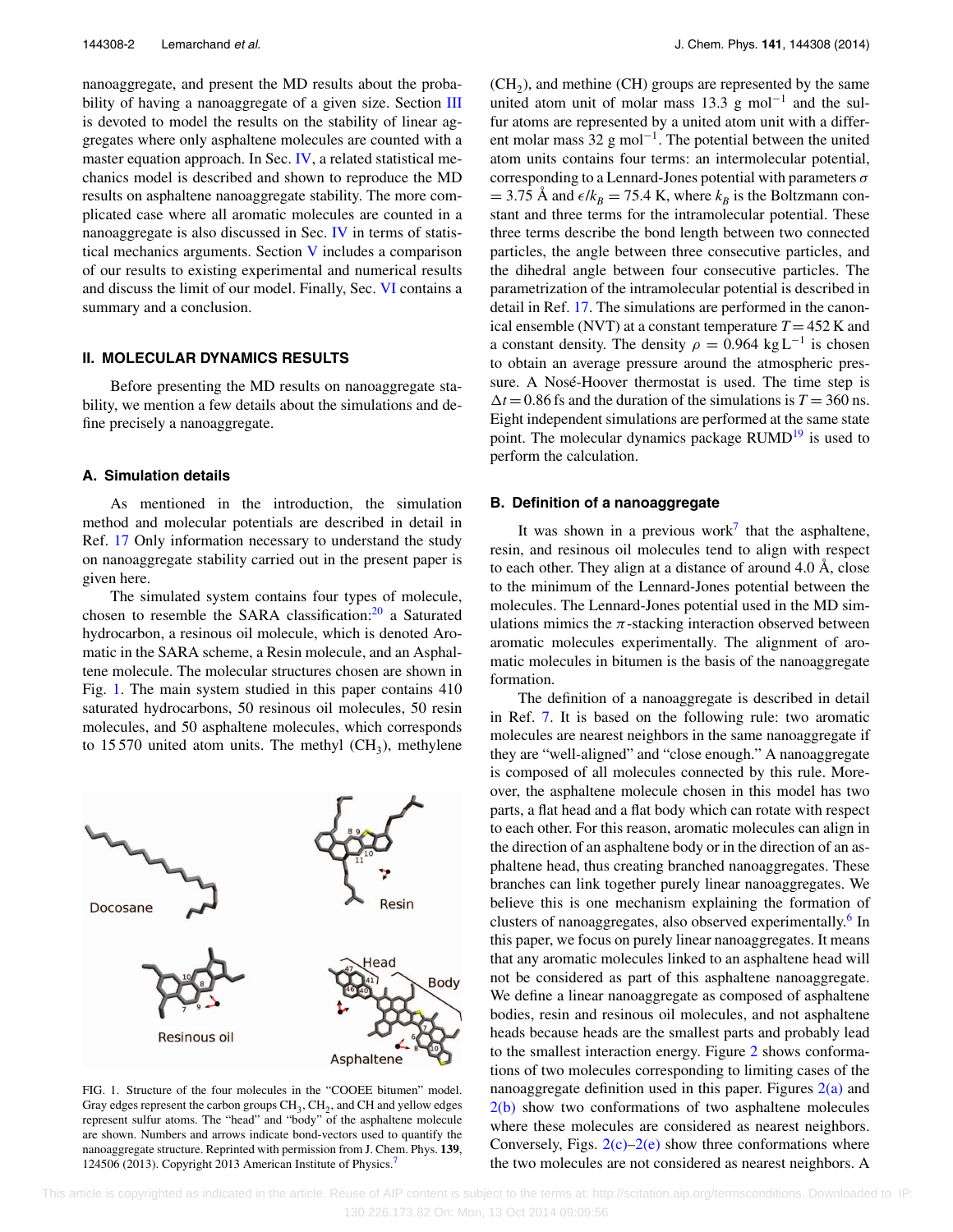

FIG. 2. (a)–(e) Scheme of limiting cases illustrating whether a molecule is or is not the nearest neighbor of the first molecule. The first molecule is an asphaltene molecule and is black. The second molecule is green if it is the neighbor of the first one and red otherwise. (a) Head-to-head conformation. (b) Head-to-tail conformation. (c) Non-aligned molecules. (d) Molecule aligned to the head of the asphaltene molecule. (e) Molecules far from each other and aligned. Modified with permission from J. Chem. Phys. 139, 124506 (2013). Copyright 2013 American Institute of Physics.<sup>7</sup> (f) Snapshot of a linear nanoaggregate, obtained in molecular dynamics. Asphaltene molecules are in blue, resin molecules in red and resinous oil molecules in green.

picture of a linear nanoaggregate obtained from the MD simulations is shown in Fig.  $2(f)$ . Note that this nanoaggregate is not typical as a resin and a resinous oil molecule are aligned on the same side of an asphaltene body.

For the sake of brevity, the terms "aggregates" and "nanoaggregates" will be used indistinctly in this paper. The term "aggregates" should not be confused here with the macro-scale rocks glued together by bitumen and constituting the road pavement.

# **C. Probability of having a nanoaggregate of a given size**

Sections  $II \nightharpoonup A$  and  $II \nightharpoonup B$  gave necessary information about the simulations and the definition of linear nanoaggregates. The results of the molecular dynamics simulations concerning the nanoaggregate size and stability can now be presented.

There are different possibilities to quantify the size of a linear nanoaggregate. For example, it can be quantified as the total number of aromatic molecules or as the number of asphaltene molecules which it contains. The first definition makes use of the fact that nanoaggregates are not only composed of asphaltene molecules, but also of smaller aromatic molecules. The second definition accounts for the fact that asphaltene molecules are the largest aromatic molecules and probably the most important in the nanoaggregate stability. This is why experimentalists often define the nanoaggregate size as the latter.<sup>6</sup>

The molecular dynamics simulations enable us to study the consequences of both definitions on the nanoaggregate stability. We quantify the stability as the probability of having a nanoaggregate of a given size in the stationary regime. The probability  $P_{\text{mol}}(n)$  of having a nanoaggregate containing *n* aromatic molecules is defined as

$$
P_{\text{mol}}(n) = \frac{N_{n,\text{mol}}}{N_t},\tag{1}
$$

where  $N_{n, \text{mol}}$  is the number of linear aggregates containing *n* aromatic molecules and  $N_t$  is the total number of linear aggregates. In a similar way, the probability  $P_X(n)$  of having a nanoaggregate with *n* molecules of type *X* is defined as

$$
P_X(n) = \frac{N_{n,X}}{N_{t,X}},\tag{2}
$$

where  $N_{n,X}$  is the number of linear aggregates containing *n* molecules of type *X* and  $N_{t, X}$  is the total number of linear aggregates containing at least one molecule of type *X*. The type *X* can be *A* for asphaltene, *R* for resin, *RO* for resinous oil or *RRO* for resin and resinous oil. The probabilities  $P_{\text{mol}}(n)$ ,  $P_A(n)$ , and  $P_{RRO}(n)$  are plotted in Figs. 3(a)–3(c), respectively.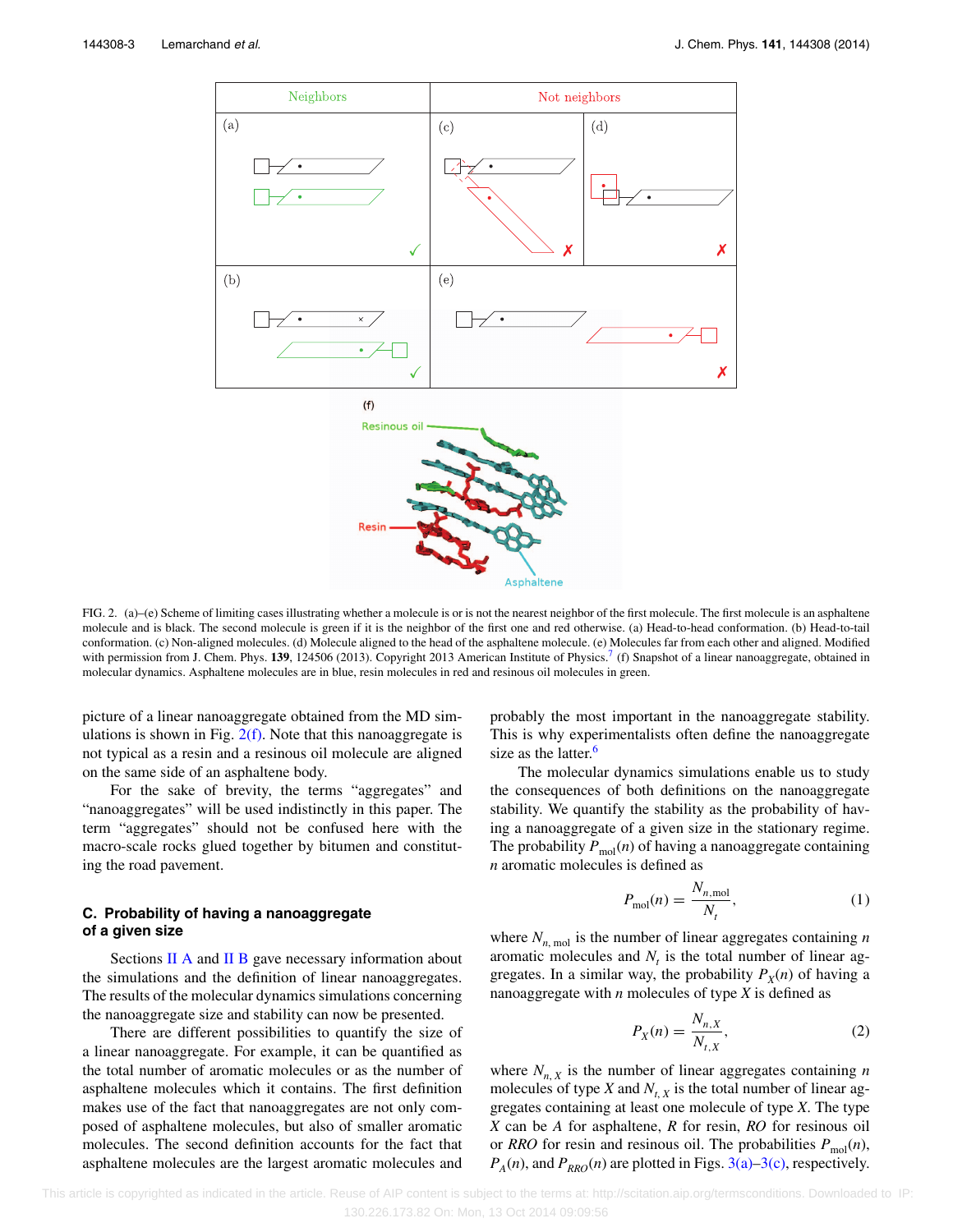

FIG. 3. (a) Probability  $P_{\text{mol}}(n)$  of having a nanoaggregate containing *n* aromatic molecules versus *n*. (b) Probability  $P_A(n)$  of having a nanoaggregate containing *n* asphaltene molecules versus *n*. (c) Probability  $P_{RRO}(n)$  of having a nanoaggregate containing *n* resin or resinous oil molecules versus *n*. (d) Probability  $P_R(n)$  of having a nanoaggregate containing *n* resin molecules versus  $n$  and probability  $P_{RO}$  of having a nanoaggregate containing  $n$  resinous oil molecules versus *n*. In every case the straight lines (orange or green) are guides to the eye. They highlight the monoexponential behavior in (b) and (d), when resinous oil molecules are counted, and the biexponential behavior in (a)–(d), when resin molecules are counted. The error bars correspond to the standard deviation estimated from eight independent simulations.

The probabilities  $P_R(n)$  and  $P_{RO}(n)$  are plotted in Fig. 3(d). Two main points can be noticed in Fig. 3. The probability  $P_{\text{mol}}$ of having a nanoaggregate containing *n* aromatic molecules seems to have two slopes in a log-lin scale, i.e., can be described by a biexponential. On the contrary, when only asphaltene molecules are counted, the probability  $P_A$  has only one slope, i.e., can be characterized as a simple exponential. For the probability  $P_{RRO}$  of having a nanoaggregate containing *n* resin or resinous oil molecules, the biexponential shape seems to be prevailing. It is the same for the probability  $P_R$ of having a nanoaggregate containing *n* resin molecules. For the probability  $P_{RO}$  of having a nanoaggregate containing *n* resinous oil molecules, the monoexponential shape seems to be recovered. The transition between the two slopes is not sharp for the probability  $P_R$ . To highlight the existence of the two slopes in this case in Fig.  $3(d)$ , a dashed line was drawn in continuation of the line corresponding to the first slope. It departs further and further away from the second slope.

The rest of the paper is devoted to understand the molecular dynamics results presented in Fig. 3. More specifically, the paper is aimed at unraveling some of the dynamical and thermodynamical origins lying behind the monoexponential and biexponential behaviors. A dynamical approach will first be proposed for the monoexponential behavior.

## **III. DYNAMICAL APPROACH**

In Fig.  $3(b)$ , the probability of having a nanoaggregate containing *n* asphaltene molecules was shown to be monoexponential. The aim of this section is to formulate a master equation based on birth and death processes, which provides a dynamical framework for understanding the monoexponential behavior.

A simple death and birth process corresponding to the asphaltene aggregation problem is

$$
\lambda_n \underset{\mu}{\rightleftharpoons} A_{n+1}, \quad n = 1, 2, \dots,
$$
 (3)

where  $A_n$  denotes an aggregate containing *n* asphaltene molecules,  $\lambda$  is the attachment rate constant, and  $\mu$  is the detachment rate constant. The assumptions behind these processes are: only one asphaltene molecule at a time can attach to or detach from an existing aggregate, the medium is homogeneous and the aggregation dynamics is not limited by diffusion, the attachment and detachment rate constants do not depend on the aggregate size nor on the number of free asphaltene molecules.

The master equation associated with the aggregation processes, Eq. (3), can be written as

$$
\frac{dP_A(1, t|n_0)}{dt} = \mu P_A(2, t|n_0) - (\lambda + \mu)P_A(1, t|n_0) + \mu - \lambda,
$$
\n(4)

$$
\frac{dP_A(n, t|n_0)}{dt} = \lambda P_A(n - 1, t|n_0) + \mu P_A(n + 1, t|n_0)
$$

$$
-(\lambda + \mu)P_A(n, t|n_0), \quad \text{for} \quad n = 2, 3, \dots,
$$
(5)

where  $P_A(n, t | n_0)$  is the probability of having an aggregate containing *n* asphaltene molecules at time *t*, given that its initial size was  $n_0$ . The probability denoted  $P_A(n)$  in Sec. II C corresponds to the stationary state to Eqs. (4) and (5) and depends neither on time *t* nor on the initial condition  $n_0$ . The master equation, Eq. (5), was solved analytically in the  $1950s^{21,22}$  for different boundary conditions. This master equation and its generalized version in which the rate constants depend on the aggregate size *n* have also been extensively used to model different stochastic processes such as alcohol clusters,  $23, 24$  biological adhesion clusters  $25$  or aggregation in freeway traffic, $26$  to cite only a few.

The boundary condition, Eq. (4), requires some further explanation. It corresponds to the fact that the system is closed. In other words, the total number of asphaltene molecules is kept constant. In this case, a free asphaltene molecule is formed at each detachment process and removed at each attachment process. This can be taken into account in the derivative of the probability  $P_A(1, t|n_0)$  of having a free asphaltene molecule with respect to time. In the limit of a very large total number of asphaltene molecules, it leads to

$$
\frac{dP_A(1, t|n_0)}{dt} = 2\mu P_A(2, t|n_0) - 2\lambda P_A(1, t|n_0) + \sum_{n=3}^{\infty} \mu P_A(n, t|n_0) - \sum_{n=2}^{\infty} \lambda P_A(n, t|n_0). \tag{6}
$$

The series are then simplified using the fact that at every time *t*:  $\Sigma_{n=1}P_A(n, t|n_0) = 1$ , to give the boundary condition, Eq. (4).

The fact that the attachment rate constant *λ* does not depend on the number of free asphaltene molecules also requires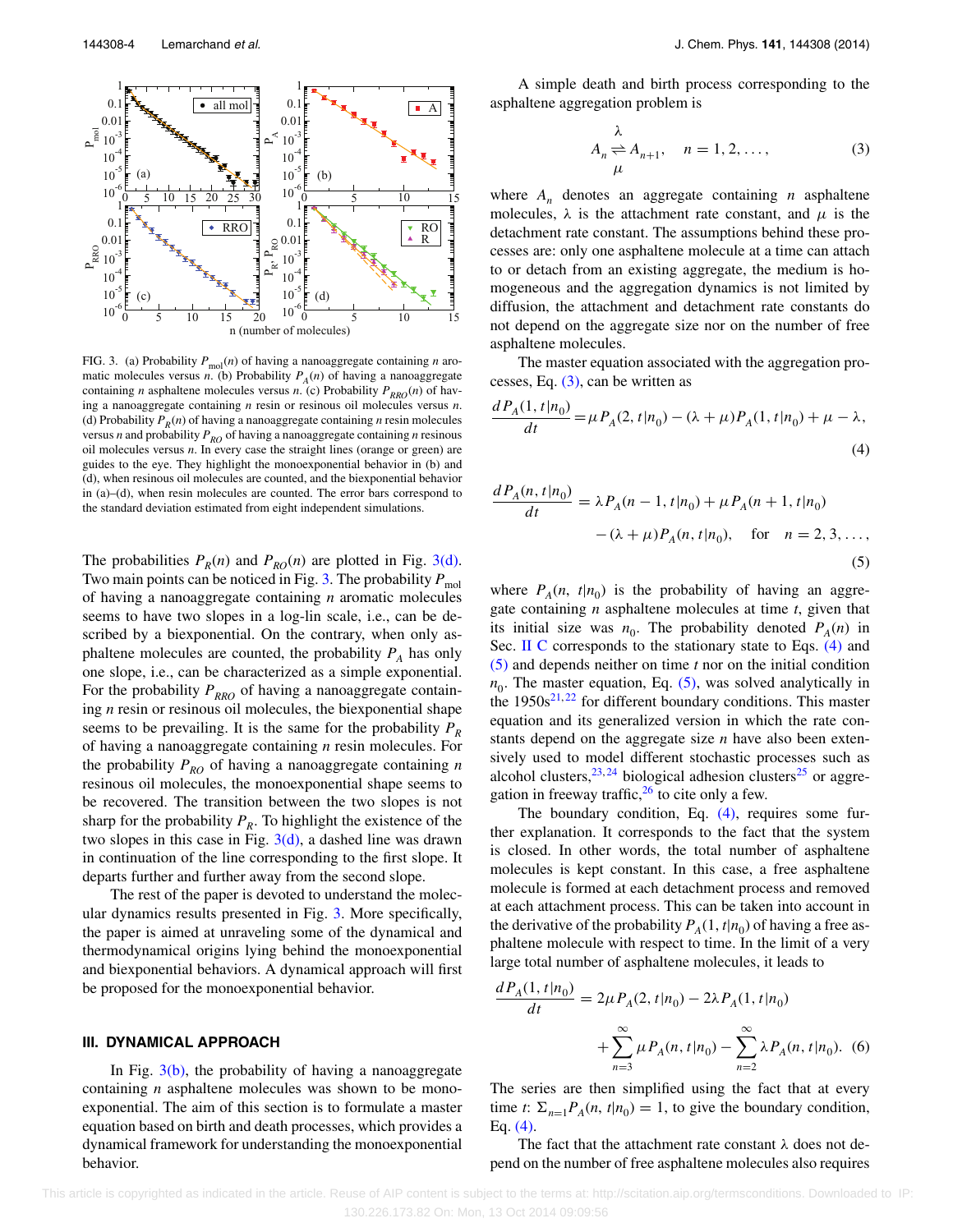some clarification. It could be expected that it does because in the molecular dynamics simulations an attachment process does not only require an aggregate of size *n* but also a free asphaltene molecule nearby. We can give empirical reasons explaining why the dependence on the number of free asphaltene molecules can be neglected here. We assume that the attachment rate is not due to the collision between two small spherical molecules, resulting in a chemical kinetics type expression, but limited by the steric hindrance around the aggregate and the orientation of the free asphaltene molecule. The attachment process is successful if the free asphaltene molecule is well oriented and placed at a reactive end of the aggregate. The number of free asphaltene molecules is higher than the number of any aggregate of a given size at any time in our MD simulations (not shown). As the number of free asphaltene molecules is high enough, there is always a free asphaltene molecule nearby an aggregate but it is not always well-oriented and prevent other molecules from approaching due to the density of the system. Thus, the attachment rate is independent of the free asphaltene concentration and the attachment rate constant  $\lambda$  is averaged over possible orientations.

To test the validity of this master equation for the present problem, two different quantities are evaluated: the stationary probability of having a nanoaggregate of a given size, as shown in Sec.  $\Pi C$  and the aggregation dynamics, quantified as the time evolution of the fraction of aggregated asphaltene molecules.

#### **A. Stationary regime**

The stationary distribution of the master equation, Eq.  $(5)$ , with the boundary condition, Eq.  $(4)$ , is easy to derive. In the stationary state, the probability of having a nanoaggregate containing *n* asphaltene molecules depends neither on time nor on the initial size of a nanoaggregate. For this reason, the stationary probability will be denoted  $P_A(n)$ . It satisfies the following equation:

$$
(\lambda + \mu)P_A(1) = \mu P_A(2) + \mu - \lambda,\tag{7}
$$

$$
\lambda P_A(n-1) + \mu P_A(n+1) - (\lambda + \mu) P_A(n) = 0,
$$
  
for  $n = 2, 3, ...$  (8)

The solution of this equation is a geometrical law.<sup>21,22</sup> By induction and using the fact that  $\Sigma_{n=1}^{\infty} P_A(n) = 1$ , one can show that the solution of this equation is

$$
P_A(n) = p^{n-1}(1-p)
$$
, where  $p = \frac{\lambda}{\mu}$ . (9)

In a log-lin scale, the stationary probability predicted by the master equation approach is a straight line of the form:

$$
\ln(P_A(n)) = \ln(p)n + \ln\left(\frac{1-p}{p}\right). \tag{10}
$$

It is a monoexponential distribution, as observed in Fig.  $3(b)$ , obtained in MD. The exponential distribution can be used to fit the molecular dynamics data, as shown in Fig. 4. The value of the dynamical parameter  $p$  is, in this case,  $p = 0.44$ . The



FIG. 4. Probability of having a nanoaggregate containing *n* asphaltene molecules versus *n*. Data for a large system, containing 50 asphaltene molecules, 50 resin molecules, 50 resinous molecules, and 410 docosane molecules and for a system 5 times smaller are shown. The results for the large system were already shown in Fig. 3(b). The red solid line is a fit of Eq. (9) to the data of the large system, with  $p = 0.44$ . The purple dashed line is a fit of Eq. (9) to the data of the small system, with  $p = 0.41$ .

master equation framework provides a dynamical interpretation of the parameter  $p$  as the ratio between the attachment and detachment rate constants.

Figure 4 also shows the probability of having a nanoaggregate containing *n* asphaltene molecules obtained in MD simulations for two different system sizes and the corresponding exponential fits. The results for a system containing 50 asphaltene molecules and for a system containing 5 times less molecules agree surprisingly well, giving the values  $p = 0.44$ and  $p = 0.41$ , respectively. It shows that, while finite size effects are present, they are not very important when it comes to the number of asphaltene molecules in a nanoaggregate. More specifically, the relative probability of small nanoaggregates is accurately described even in the small system. The probability of having larger nanoaggregates is not so well described in the small system, as expected, but does not affect much the value of the parameter  $p$  since these nanoaggregates are rare even in the large system. It is important to note, however, that physical properties due to large nanoaggregates or to nanoaggregates filling up the box in one direction, such as residual stresses, could be affected by finite size effects.

### **B. Aggregation dynamics**

As shown above, the stationary state predicted by the master equation agrees with the MD results on the probability of having a nanoaggregate containing *n* asphaltene molecules. If the master equation, Eq.  $(5)$ , correctly describes the aggregation process, it should also reproduce the aggregation dynamics. Checking this fact is the purpose of this section.

To compare the prediction of the master equation approach and the molecular dynamics results, we quantified the aggregation dynamics in the following way. We used the fraction  $f_a$  of aggregated asphaltene molecules versus time. The fraction  $f_a$  of aggregated asphaltene molecules is defined as the ratio of the number of asphaltene molecules in all aggregates containing at least two asphaltene molecules and the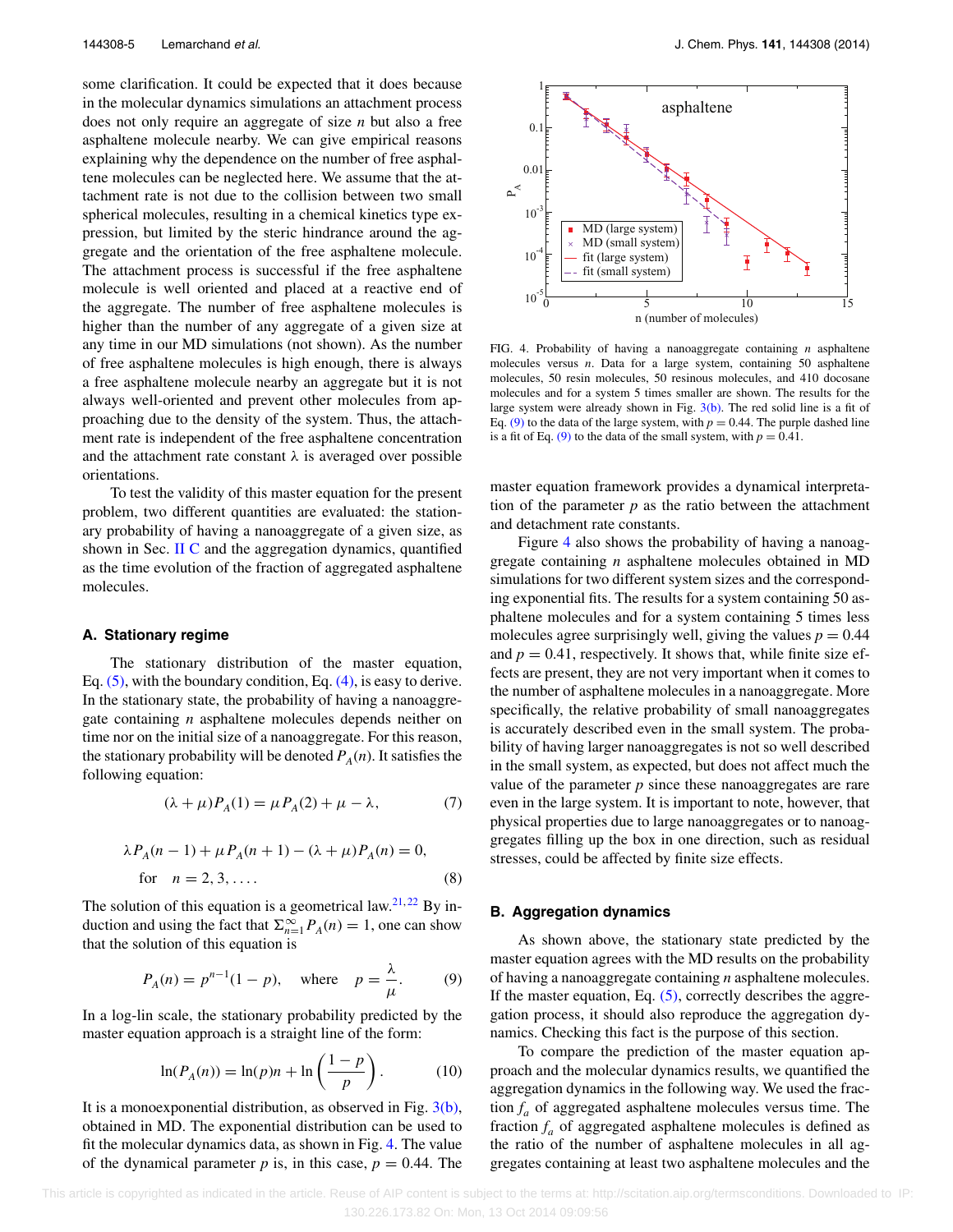total number of asphaltene molecules in the system. The fraction  $f_a$  verifies

$$
f_a = 1 - f_1,\t\t(11)
$$

where  $f_1$  is the fraction of free asphaltene molecules. The fraction of free asphaltene molecules is defined as

$$
f_1 = \frac{M_{1,A}}{M_{t,A}},\tag{12}
$$

where  $M_{1, A}$  is the number of asphaltene molecules in aggregate containing one asphaltene molecule and  $M_{t, A}$  is the total number of asphaltene molecules in the system. The fraction  $f_1$  can be expressed in terms of the probability  $P(1, t|1)$  of having an asphaltene aggregate of size 1 at time *t* and of the average size of an asphaltene aggregate  $\langle n \rangle_1(t)$ , given that all aggregates had size 1 initially. Indeed, we know that

$$
P_A(1, t|1) = \frac{N_{1,A}}{N_{t,A}},
$$
\n(13)

where  $N_{1, A}$  is the number of aggregates containing one asphaltene molecule and  $N_{t, A}$  is the total number of aggregates containing at least one asphaltene molecule, as in Eq. (2). We also know that

$$
\langle n \rangle_1(t) = \frac{M_{t,A}}{N_{t,A}},\tag{14}
$$

where  $M_{tA}$  is again the total number of asphaltene molecules and  $N_{t, A}$  is the total number of aggregates containing at least one asphaltene molecule.  $N_{1, A}$  and  $M_{1, A}$  count the same specie so that  $N_{1, A} = 1 \times M_{1, A}$ . One can finally show that

$$
f_1 = \frac{P_A(1, t|1)}{\langle n \rangle_1(t)}.\tag{15}
$$

To obtain the dynamics predicted by the master equation, Eq.  $(5)$ , with the specific boundary condition, Eq.  $(4)$ , a numerical implementation of the scheme was carried out. In the numerical implementation the time step  $\Delta t$  is a hundred times smaller than the inverse of the detachment rate constant  $1/\mu$ . An aggregate can attach to a single molecule with the probability  $\lambda \Delta t$  and release a single molecule with the probability  $\mu \Delta t$ . An aggregate of size 1 can attach to a molecule but cannot release one. The total number of molecules is kept constant in the numerical implementation of the master equation. The total number of molecules is chosen to be 5000 to reduce the statistical noise. Initially, in the numerical implementation of the master equation, all the aggregates are of size 1.

The fraction  $f_1$  of free asphaltene molecules can be obtained through this numerical implementation. It depends *a priori* on the two rate constants  $\lambda$  and  $\mu$ . However, the ratio  $p = \lambda/\mu$  is known from the stationary state result. It leaves us with one dynamical parameter, say *λ*, to fit. The initial state in the molecular dynamics simulations is not as well defined as in the master equation approach. To reach the desired density, a first MD simulation where the system is compressed is performed. During the compression period, the asphaltene molecules begin to aggregate, but the data cannot be recorded. The data are recorded just after the compression period, in a state where small asphaltene aggregates are already formed. The fraction of free asphaltene molecules in that state is  $f_{1i}$ 



FIG. 5. Time evolution of the fraction of aggregated asphaltene molecules  $f_a$ in molecular dynamics simulations and in the master equation approach.

 $= 0.36$ . It is a second fitting parameter. The curve predicted by the numerical implementation of the master equation was shifted in time so that time  $t = 0$  corresponds to  $f_{1i} = 0.36$ as in the MD simulations. Figure 5 shows the fraction of aggregated asphaltene molecules versus time in the molecular dynamics simulations and in the master equation approach. Both results agree well, indicating that the master equation approach correctly describe the aggregation process of asphaltene molecules. The value of the dynamical parameter *λ* is found to be  $\lambda = 4.4 \times 10^7$  s<sup>-1</sup>.

It is worth mentioning that the inverse rate constant 1/*λ*  $= 2.3 \times 10^{-8}$  s is much larger than the upper limit  $\tau = 5.3$  $\times$  10<sup>-10</sup> s, needed for an asphaltene molecule to diffuse of a distance equals to the average distance  $d = 1.34$  nm between the centers of mass of 150 aromatic molecules in a homogeneous system of volume  $362 \text{ nm}^3$  minus the intermolecular distance  $d_{\text{avg}} = 4 \text{ Å}$  in an aggregate. This characteristic time is evaluated using the diffusion coefficient of a single asphaltene molecule in the docosane solvent: *D* = 2.8 × 10<sup>-10</sup> m<sup>2</sup> s<sup>-1</sup> and the formula  $τ = (d - d_{avg})^2/(6D)$ for three-dimensional diffusion. This time is an upper limit because only the distance between centers of mass is considered, whereas molecules are extended in space and can be close to each other even if the distance between their centers of mass is larger than  $d_{\text{avg}}$ . We can conclude from that fact that the nanoaggregation process is not limited by diffusion.

In Fig. 5, there seems to be a discrepancy between the master equation approach and the MD results at long times. This could indicate the existence of another aggregation process, taking place at a longer time scale. Checking carefully the existence of this second process requires further investigation.

The master equation approach related to the aggregation processes, Eq. (3), is able to reproduce both the stationary behavior and the dynamics of the asphaltene aggregation process at intermediate time scales. It indicates that the assumptions made to derive the master equation, Eq. (5), are relevant. The master equation approach gives a dynamical framework to interpret the monoexponential distribution observed in MD. Even if the same master equation has already been used in the general field of clustering processes,  $23, 25, 26$  it is the first time,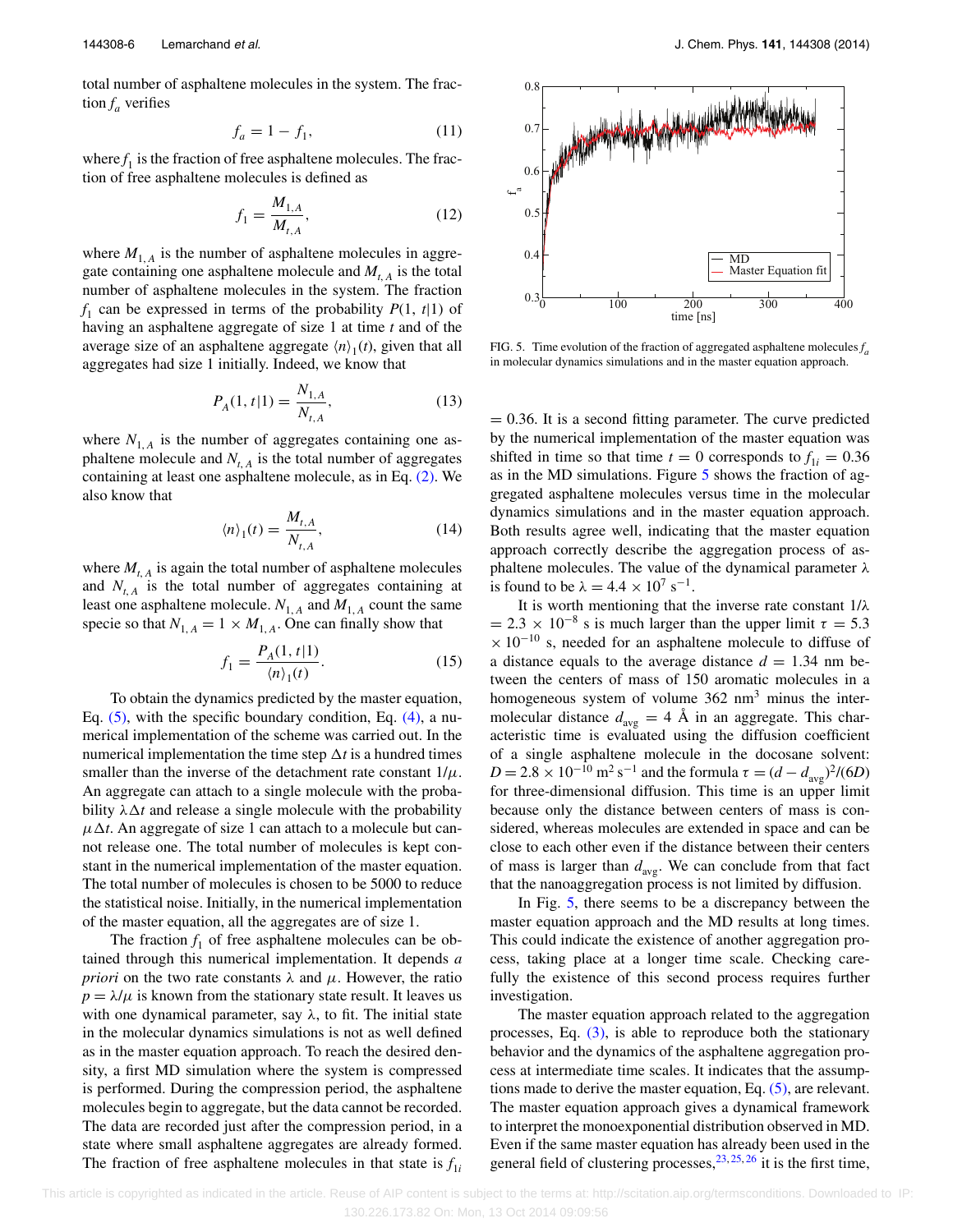to our knowledge, that it is applied to asphaltene aggregation in molecular dynamics simulations.

# **IV. STATISTICAL MECHANICS APPROACH**

Section III provided a dynamical interpretation of the monoexponential behavior of the probability of having a nanoaggregate containing *n* asphaltene molecules based on a master equation description. The aim of the present section is to describe a simple statistical mechanics model consistent with the same monoexponential behavior. In this section, we will also look into possible thermodynamical interpretations of the biexponential behavior, obtained when all aromatic molecules are counted.

#### **A. Statistical mechanics model**

To formulate a simple statistical mechanics model, we consider the following aggregation reaction:

$$
A_n + A_1 \rightleftharpoons A_{n+1}, \quad n = 1, 2, \dots \tag{16}
$$

The same mechanism was already suggested in Ref. 16 to model asphaltene aggregation from a thermodynamical point of view. They derive very similar equations to the ones presented in this section, but do not present a successful comparison with their coarse-grained simulations of asphaltene-resin nanoaggregates at high density. The aggregation mechanism of Eq.  $(16)$  is slightly different from the death and birth processes of Eq.  $(3)$  proposed in Sec. III, as free asphaltene molecules are considered explicitly here. It does not lead to any inconsistency, because the equilibrium state described by the statistical mechanics model will be shown to be the same as the stationary state of the master equation approach. However, it means that the usual chemical kinetics law associated with the mechanism of Eq.  $(16)$  is not equivalent to the dynamics predicted by the master equation approach.

To derive a simple statistical mechanics model, we also make the following common assumptions:

- 1. The nanoaggregates are linear.
- 2. The system is homogeneous and isotropic on average and the nanoaggregates are rigid.
- 3. The aggregation process occurs at a characteristic time much larger than the equilibration of the pressure, temperature, and solvent molecules.
- 4. The system is dilute enough to consider no interaction between the nanoaggregates except through the aggregation reaction. In other words, the solution of nanoaggregates of different sizes in a solvent is ideal.
- 5. The free energy of a nanoaggregate depends linearly on its size.

The idea of considering a mixture of free molecules and dimers as an ideal mixture with an aggregation reaction occurring at a larger time scale dates back to the beginning of the 20 th century<sup>27, 28</sup> as is nicely explained in the recent review.<sup>29</sup> The set of assumptions was then completed to include the case of linear aggregates of any size and widely used to describe rodlike micelles,  $30$  linear polymer chains,  $31,32$  and discotic liquid crystals.<sup>33</sup> We propose in this section our own version of the derivation applied to the case of linear asphaltene aggregates and obtain an analytical formula for the probability of having an aggregate of a given size.

The assumption of having an ideal mixture can be relaxed to take into account more complicated interactions between the aggregates such as excluded volume interactions,  $34,35$  the gain in entropy when the chain breaks $31$  and interactions due to the flexibility of the aggregates,  $36-38$  to cite only a few. For the sake of simplicity, these interactions are neglected in the case of linear asphaltene aggregates. The validity of the assumptions made in this section will be discussed in Sec. IV B.

Concurrently to these approaches expressing the probability of having an aggregate of a given size, another theory of aggregation based on statistical thermodynamics was developed by Wertheim. $29,39$  This theory considers molecules of a reference liquid, typically a Lennard-Jones fluid, with a finite number of binding sites. The potential modeling the interaction between the binding sites is designed to take into account steric hindrance. The theory then counts the number of molecules with no bond on a given binding site instead of the number of aggregates of a given size. It is a clever way to count physically meaningful graphs. The outcome of the theory is an expression for the equilibrium pressure and the concentration of free molecules versus the composition of the system. These predictions were successfully checked numerically for strongly associating fluid. $40$  However, this theory does not provide an expression for the probability of having an aggregate of a given size. For this reason, it is not considered in further detail in this section but is mentioned for the sake of completeness.

In the framework of the common assumptions stated above, the free energy of the system can be written  $\text{as}^{41}$ 

$$
F = \sum_{n} k_B T (N_{n,A} (\ln(N_{n,A}) - 1) - N_{n,A} \ln(V)) + N_{n,A} F_e^{(n)},
$$
\n(17)

where  $N_{n}$  *A* is the number of nanoaggregates containing *n* asphaltene molecules, *V* the volume of the system,  $F_e^{(n)}$  the effective free energy of an aggregate,  $k_B$  the Boltzmann constant and *T* the temperature. The first term in Eq. (17) corresponds to the free energy of an ideal mixture of ideal gas and the second term corresponds to the energy of the aggregates. The effective free energy  $F_e^{(n)}$  is to be understood as the energy of an asphaltene aggregate when the degrees of freedom due to solvent molecules have been integrated out.

The expression, Eq. (17), for the free energy of the system holds for each value of the number  $N_{n,A}$  of aggregates of a given size, because a state of local equilibrium acting on entropy, pressure, and solvent molecules is assumed for each step along the aggregation reactions. The total equilibrium of the system depends now only on the equilibrium of the aggregation reactions  $(16)$ . The condition for chemical equilibrium of each aggregation reaction  $A_n + A_1 \rightleftharpoons A_{n+1}$  is

$$
\mu_{n+1} - \mu_n - \mu_1 = 0, \quad \text{for } n = 1, 2, \dots,
$$
 (18)

where  $\mu_n$  is the chemical potential of an asphaltene aggregate of size *n*. Using the definition of the chemical potential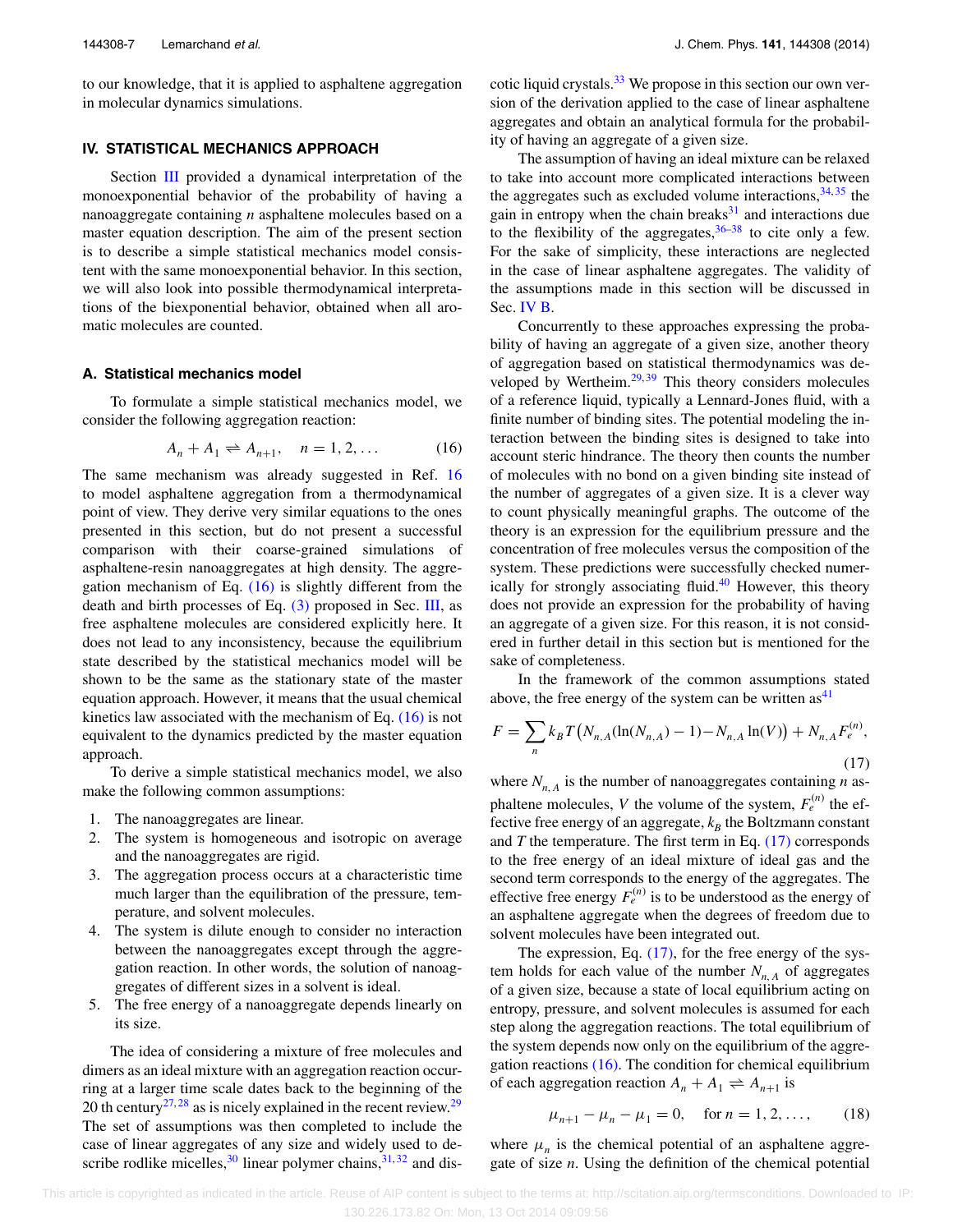$\mu_n = \partial F / \partial N_{n,A}$ , we can obtain after some calculations the well-known mass action law:

$$
\frac{N_{n+1,A}}{N_{n,A}N_{1,A}} = \frac{K_n(T)}{V}, \quad \text{for} \quad n = 1, 2, \dots,
$$
 (19)

where  $K_n(T)$  is the equilibrium constant of the reaction  $A_n$  $+ A_1 \rightleftharpoons A_{n+1}$ . The equilibrium constant is given by

$$
K_n(T) = \exp\left(-\frac{F_e^{(n+1)} - F_e^{(n)} - F_e^{(1)}}{k_B T}\right).
$$
 (20)

We now make use of assumption 5, stating that the free energy of a nanoaggregate depends linearly on its size. This assumption amounts to write the effective free energy  $F_e^{(n)}$  as

$$
F_e^{(n)} = nF_0 + (n-1)F_e,\t\t(21)
$$

where  $F_0$  is the free energy of a single asphaltene molecule and  $F_e$  is the effective free energy between two asphaltene molecules. Using this form in the expression of the equilibrium constant equation (20) gives

$$
K(T) = \exp\left(-\frac{F_e}{k_B T}\right). \tag{22}
$$

Thus, the equilibrium constant does not depend on the size *n* of the considered nanoaggregate under the set of assumptions considered. By induction, it is now easy to show from Eq. (19) that

$$
N_{n,A} = N_{1,A}^n \left(\frac{K(T)}{V}\right)^{n-1}.
$$
 (23)

To compare the model to the simulations results it is more useful to obtain the probability  $P_A(n)$  of having a nanoaggregate of size *n*, which is defined in Eq. (2)

$$
P_A(n) = \frac{N_{n,A}}{N_{t,A}},
$$
\n(24)

where  $N_{t, A} = \sum_{n} N_{n, A}$  is the total number of asphaltene nanoaggregates. To express  $P_A(n)$ , we make use of the conservation of the total number  $M_{t, A}$  of asphaltene molecules:

$$
M_{t,A} = \sum_{n} n N_{n,A}.
$$
 (25)

Having this in mind, one can show (see the Appendix) that

$$
P_A(n) = p^{n-1}(1-p),
$$
 (26)

where

$$
p = \frac{x + 1 - \sqrt{2x + 1}}{x},
$$
 (27)

and

$$
x = \frac{2M_{t,A}}{V} \exp\left(-\frac{F_e}{k_B T}\right). \tag{28}
$$

We have now recovered the exponential distribution observed in the MD simulations and Fig.  $3(b)$ . The MD simulations provide a value of the parameter *p* characterizing the exponential distribution:  $p = 0.44$ . According to the thermodynamical interpretation, Eq. (27), it leads to the value

$$
F_e = -4.0 \, k_B T. \tag{29}
$$

The simple statistical mechanics model provides an interpretation for the parameter  $p$  in terms of an effective free energy  $F_e$  between two asphaltene molecules. Within the assumptions of this simple model, the effective free energy is the interaction energy between two asphaltene molecules when the degrees of freedom related to solvent molecules are integrated out.

The physical meaning of free energy  $F_e$  depends on its definition in the framework of the assumptions made here, but also on the validity of these assumptions. This will be discussed in Sec. IV B.

# **B. Physical meaning of the effective free energy and validity of the assumptions**

The validity of each assumption and its consequences on the physical meaning of the free energy  $F_e$  will now be listed.

1. *Linear dependence of*  $F_e^{(n)}$  *on the size n of the nanoaggregate.* It is very easy to check that the potential energy, and not the free energy, of a nanoaggregate in vacuum depends linearly on its size. The potential energy of a linear nanoaggregate of size *n* is plotted versus *n* for nanoaggregates in vacuum in Fig. 6. The origin of the energy is set arbitrarily to zero in this figure. The nanoaggregate used to plot this figure is a linear nanoaggregate containing five asphaltene molecules found in one simulation. To find the potential energy of an aggregate of size  $n \leq 5$ , only the first *n* asphaltene molecules in the aggregate were considered in vacuum. This figure clearly shows that the potential energy of a nanoaggregate in vacuum is linear and the slope  $U_{\text{vacuum}}$  corresponding to the interaction energy between two asphaltene molecules is equal to

$$
U_{\text{vacuum}} = -87 \, k_B T. \tag{30}
$$

In practical terms, it means that when an asphaltene molecule is added to a nanoaggregate of size *n*, this asphaltene molecule interacts with the energy  $-87$   $k_BT$ with the molecule at the end of the nanoaggregate but do not interact with the other ones, which are further away.



FIG. 6. Potential energy of a linear asphaltene nanoaggregate in vacuum versus the number *n* of asphaltene molecules which it contains.

 This article is copyrighted as indicated in the article. Reuse of AIP content is subject to the terms at: http://scitation.aip.org/termsconditions. Downloaded to IP: 130.226.173.82 On: Mon, 13 Oct 2014 09:09:56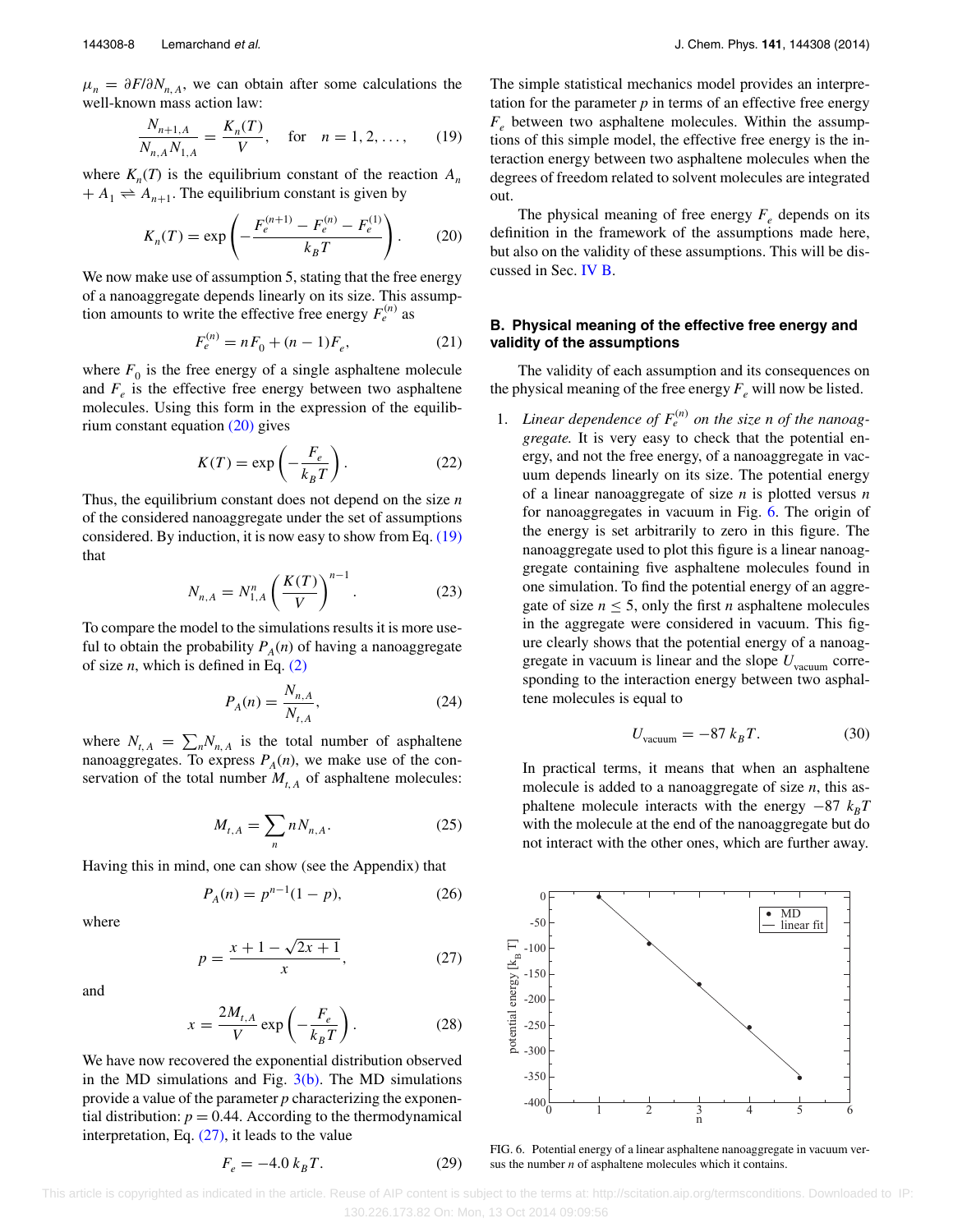The fact that the potential energy of a nanoaggregate in vacuum depends linearly on its size is a good indication that it might also be the case for the effective free energy  $F_e^{(n)}$  of a nanoaggregate in a solvent. In that case, the effective free energy  $F_e$  corresponding to the slope of  $F_e^{(n)}$ versus the size *n* of the nanoaggregate is well defined.

We remind the reader that the potential energy of a nanoaggregate in vacuum and the effective free energy  $F_e^{(n)}$  are not identical and the slopes  $F_e$  and  $U_{\text{vacuum}}$  are indeed quite different. Within the framework of the statistical model presented in Sec. IV A, the two causes of this difference are: the interaction between the asphaltene molecules and the solvent and the entropic effects due to the effective integration of the degrees of freedom of the solvent. To quantify the effective free energy  $F_e$  properly, a possibility is to set up umbrella sampling simulations controlling the distance between the center of mass of two asphaltene molecules in a bath of docosane molecules at the same temperature and pressure as the one used in the MD simulations. The free energy of this system can be derived in terms of the distance between the two asphaltene molecules. The effective free energy  $F_e$  would then be the difference between the free energy of such a system when the two asphaltene molecules are far away and the free energy of the system when the two asphaltene molecules are aligned and close. Implementing umbrella sampling simulations is beyond the scope of this paper. Moreover, the free energy  $F_e$  found with this method might be slightly different from the value  $F_e = -4.0$   $k_B T$ , found using the statistical mechanics model of Sec. IV A, because of the other assumptions made to derive this model.

- 2. *Asphaltene nanoaggregates.* To derive the statistical mechanics model in Sec. IV A, we only considered the aggregation of asphaltene molecules, whereas resin and resinous oil molecules are also part of the nanoaggregates. The degrees of freedom related to the position of resin and resinous oil molecules should be integrated in an effective way to obtain the free energy  $F_e$ , just as it was done for the degrees of freedom related to the solvent. The fact that the monoexponential behavior is valid for the probability of having a nanoaggregate containing *n* asphaltene molecules means that this effective integration can be done.
- 3. *Linear nanoaggregates.* The nanoaggregates considered in the simulations are only some linear portions of bigger branched nanoaggregates. The existence of the branches could also produce some degrees of freedom to be integrated to obtain the effective free energy  $F_e$ .
- 4. *Dilute limit.* The assumption stating that the solution of nanoaggregates is ideal neglects the interaction between the nanoaggregates. Some of these interactions, for example, between the nanoaggregates  $A_n$ ,  $A_{n+1}$ , and  $A_1$ , are later taken into account through the aggregation reactions (16) corresponding to the asphaltene aggregation. But in the MD simulations, the asphaltene molecules interact in a more complicated way. They cannot, for example, be too close to each other, due to short range repulsion. This could be taken into account through

excluded volume interactions. It is known<sup>35, 37</sup> that taking into account excluded volume interactions preserves the monoexponential behavior. Consequently, excluded volume interactions might play a role in the value of the effective free energy  $F_e$ .

- 5. *Time scale of the aggregation reactions.* To derive the statistical mechanics model, we assumed that the aggregation reactions occurred on a time scale much larger than the time scale associated with the equilibrium of pressure, entropy, and solvent molecules for a given number of each nanoaggregate. It is very difficult to predict the effect of the relaxation of this fundamental assumption. One way to check the assumption, however, is to compare once again the characteristic time of the aggregation reaction  $1/\lambda = 2.3 \times 10^{-8}$  s and the upper limit  $\tau = 5.3 \times 10^{-10}$  s for the diffusion of an asphaltene molecule. A factor 20 exists between the two characteristic times which should be enough to ensure the validity of the assumption.
- 6. *Rigidity of the nanoaggregates and isotropy of the system.* The assumptions of rigid nanoaggregates and isotropic system can be considered together, because if they are both relaxed, they lead to a new term in the free energy of the system.<sup>37, 42, 43</sup> This term depends on a persistence length  $l_p$  and reads as  $36,37$

$$
F_{\text{flexible}} = -V \frac{2L}{3l_p} \sum_{n} \int \frac{d\Omega_{\mathbf{u}}}{4\pi} [\rho_n(\mathbf{u})]^{1/2} \nabla [\rho_n(\mathbf{u})]^{-1/2},
$$
\n(31)

where

$$
\rho_n(\mathbf{u}) = \frac{nN_n}{V} \tag{32}
$$

is the number density of asphaltene molecules part of a nanoaggregate of size *n* oriented in the direction **u** with respect to some reference direction and  $\Omega$ <sub>u</sub> is the corresponding solid angle. This term is helpful to describe the nematic phase of liquid crystals, where long range order is seen. The addition of this term in the free energy expression leads to a biexponential behavior,  $37,42,43$ which is not observed for the probability of having a linear nanoaggregates with *n* asphaltene molecules. Consequently, the assumption of rigid nanoaggregates and isotropic system probably holds, at least in an effective way, for the probability of having a linear nanoaggregate with *n* asphaltene molecules and does not participate in the value of the effective free energy  $F_e$ . The addition of this flexible term to the free energy is potentially of interest to explain the biexponential behavior of the probability of having a nanoaggregate containing *n* aromatic molecules.

To summarize, one can say that the statistical mechanics model developed in Sec. IV A provides a thermodynamical interpretation of the monoexponential behavior based on the effective free energy between two asphaltene molecules. This effective free energy should be understood as the interaction energy between two asphaltene molecules when all the degrees of freedom related to solvent molecules, resin and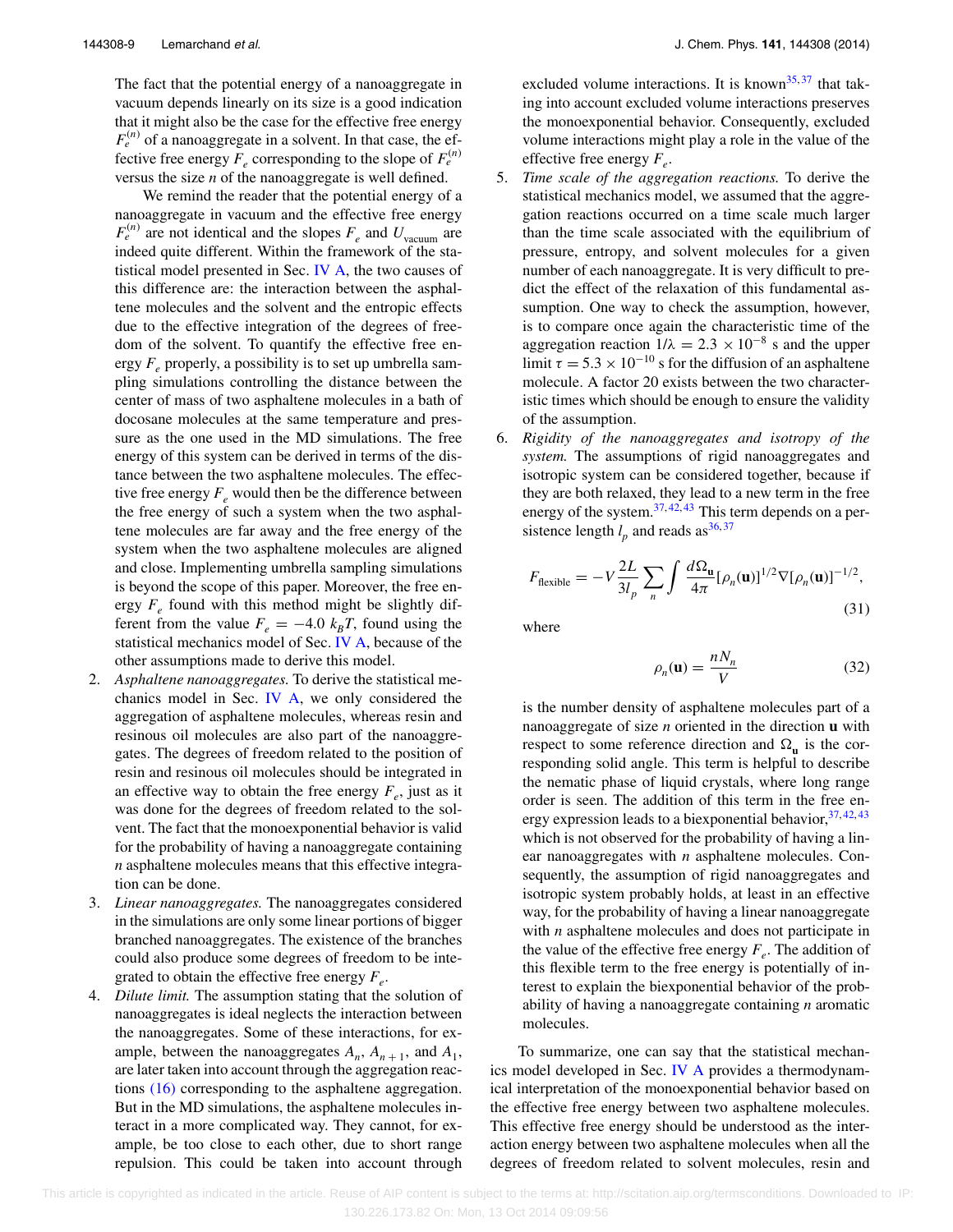resinous oil molecules, and branched nanoaggregates have been integrated out.

#### **C. Biexponential behavior**

The picture emerging from the study of the probability of having a linear nanoaggregate containing *n* asphaltene molecules is that asphaltene bodies interact with an effective energy through the aggregation reaction  $(16)$ . This leads to a monoexponential behavior. We know that the probability of having a linear nanoaggregate with *n* aromatic molecules has a different behavior. It is biexponential as shown in Fig.  $3(a)$ . This section is devoted to identifying possible statistical mechanics explanations for this different behavior.

#### **1. Role of resin and resinous oil molecules**

The first explanation that comes to mind is that when all molecules are counted, different interaction energies are involved. Each interaction energy taken separately would lead to a specific monoexponential behavior and the combinations of several interaction energies could lead to a bi- or multiexponential behavior.

To test this idea, we set up one-dimensional lattice Monte Carlo simulations. A linear lattice of *N* sites is created. Each site can contain one asphaltene molecule, one resin molecule, one resinous oil molecule or nothing. One site cannot contain two molecules. The total numbers of asphaltene molecules, resin molecules, and resinous oil molecules are constant. A Monte Carlo move consists in exchanging the content of two sites providing that the content is different. This condition makes the molecules indiscernible. The system is initialised with the largest possible aggregate where all asphaltene molecules are next to each other, then comes resin molecules and then resinous oil molecules. Ten million  $(10<sup>7</sup>)$ Monte Carlo moves are realised using the Metropolis algorithm. The algorithm converges quite quickly despite its elementary implementation. The potential energy of a nanoaggregate is calculated in the following way: when two asphaltene molecules are next to each other the interaction  $u_A$  between two asphaltene molecules is added, when a resinous oil molecule is next to an asphaltene molecule or another resinous oil molecule the interaction energy  $u_{RO}$  is added, finally when a resin molecule is next to any other molecule the interaction energy  $u_R$  is added. As two molecules cannot be on the same site, effective excluded volume interactions are created. The assumptions underlying the establishment of the one-dimensional lattice Monte Carlo simulations are similar to the ones made in Sec. IV A except for excluded volume interactions:

- 1. The nanoaggregates can only be linear because the system is one-dimensional.
- 2. The nanoaggregates are rigid. The system is onedimensional, so isotropy is not a criterion.
- 3. The only energies involved are those related to the aggregation process. All potential energies related to interaction with and within solvent molecules are averaged out. No kinetic energy is involved.
- 4. The system is not dilute and excluded volume interactions are taken into account.
- 5. The energy of a pure asphaltene nanoaggregate depends linearly on its size.

One of the main advantages of lattice Monte Carlo simulations compared to the analytical approach is to take into account resin and resinous oil molecules and not only asphaltene molecules. We checked that in the dilute limit, when only asphaltene molecules are present in the Monte Carlo simulations, the same monoexponential behavior with the same value for the parameter  $p$  as the one predicted by the analytical approach is recovered.

In the lattice Monte Carlo simulations, it is possible to obtain a biexponential behavior for the probability of having *n* molecules in a nanoaggregate as can be seen in Fig. 7(a). The biexponential behavior is characterized by the presence of two straight lines with different slopes in a log-lin scale. The biexponential behavior occurs in the lattice Monte Carlo simulations when the interaction energies  $u_A$  between asphaltene molecules on the one hand and  $u_{RO}$  and  $u_R$  with resin and resinous oil molecules on the other hand are substantially different. For example, the choices  $u_A = -5 k_B T$ ,  $u_{RO} = -2.7$  $k_B T$ , and  $u_R = -2.3$   $k_B T$  at the same temperature and same volume as the MD simulations give a biexponential behavior very close to the one obtained in MD in Fig.  $3(a)$ . It is shown in Fig.  $7(a)$ . However, the biexponential behavior does not have the same causes as in the MD simulations. In the Monte Carlo simulations, the biexponential behavior is due to the fact that pure resin or resinous oil nanoaggregates and pure asphaltene nanoaggregates are formed. There are very few mixed nanoaggregates. Thus, the first slope in the biexponential behavior is due to resin and resinous oil nanoaggregates and the second slope is due to asphaltene nanoaggregates. One consequence of this fact is that the probability of having a nanoaggregate with *n* resin or resinous oil molecules has a monoexponential behavior with a slope very close to the first slope of the biexponential behavior. In the same way, the probability of having a nanoaggregate with *n* asphaltene molecules has a monoexponential behavior with a slope very close to the second slope of the biexponential behavior. This can be seen in Fig.  $7(a)$ . On the contrary, in the MD simulations, the two slopes of the biexponential behavior do not correspond to two different slopes in two different monoexponential behaviors. This can be seen in Fig. 7(b). The existence of mixed nanoaggregates can be checked directly in the MD simulations. Fig. 7(c) displays the ratios  $r_A$ ,  $r_R$ , and  $r_{RO}$ of asphaltene, resin, and resinous oil molecules, respectively, versus the size of the aggregate. For a given molecule type *M*, the ratio  $r_M$  is defined as

$$
r_M = \frac{n_M}{n},\tag{33}
$$

where  $n_M$  is the number of molecules of type *M* in the aggregate and *n* the total number of molecules in the aggregate. Fig.  $7(c)$  shows that there is indeed a change in the nanoaggregate composition with their size. The ratio of asphaltene molecules increases versus the size of the aggregates until it reaches an approximately constant value for aggregates of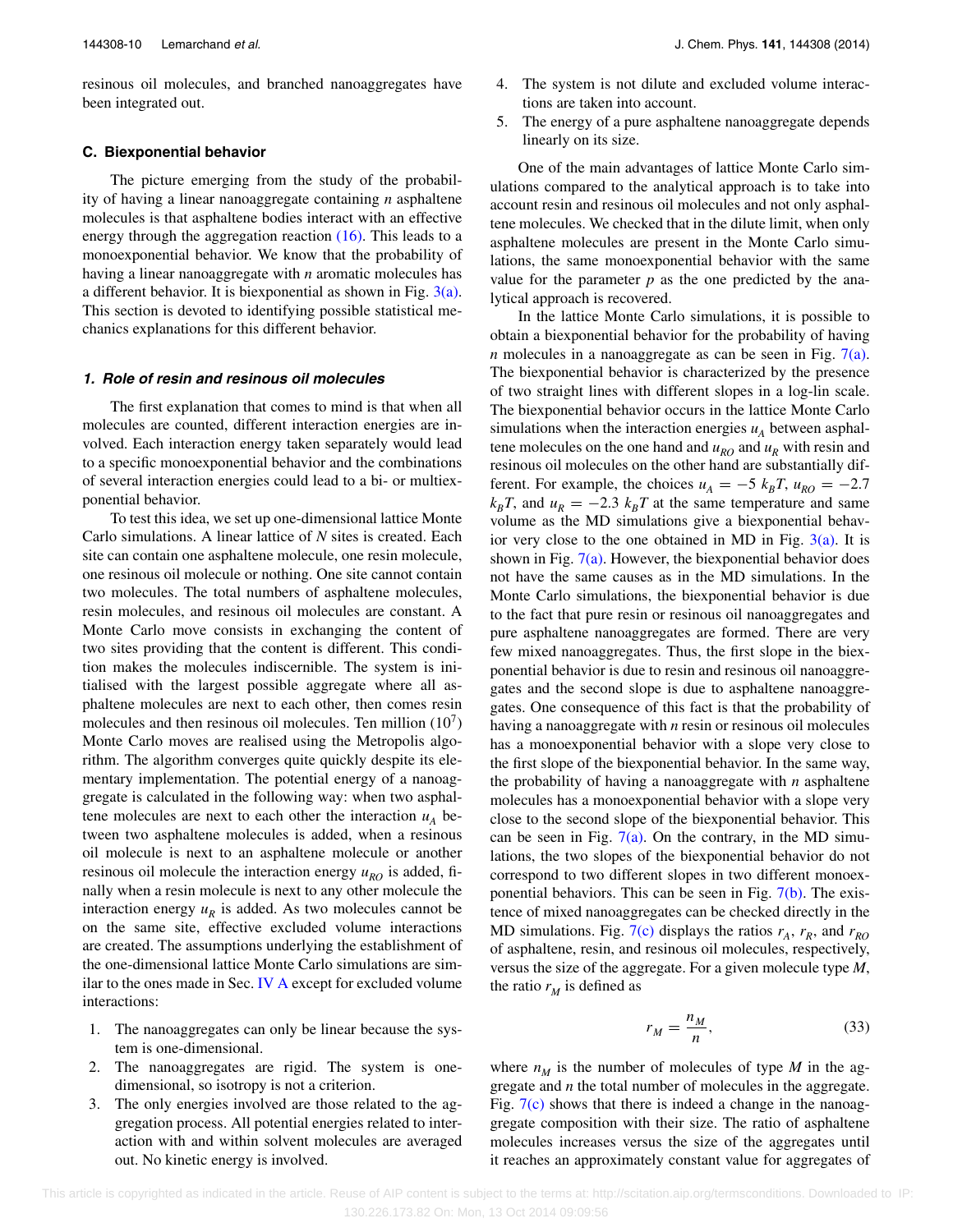

FIG. 7. (a) Probability of having a nanoaggregate containing *n* aromatic molecules obtained in molecular dynamics and in the one-dimensional lattice Monte Carlo simulations. The probabilities of having a nanoaggregate containing *n* asphaltene molecules and *n* resinous oil molecules obtained in Monte Carlo simulations are also shown to see the difference between the two slopes. (b) Probabilities of having a nanoaggregate containing *n* molecules obtained in molecular dynamics, to be compared with the results of Monte Carlo simulations shown in (a). (c) Ratios  $r_A$ ,  $r_R$ , and  $r_{RO}$  of asphaltene, resin, and resinous oil molecules, respectively, versus the total number *n* of molecules in the aggregate. The error bars correspond to standard deviation over eight independent simulations. The largest aggregate size considered here is 23 because all the aggregates from size 1 to 23 appear at least once in all simulations. Some aggregates of higher size appear only in some simulations.

size  $n \geq 6$ . At the same time, the ratio of resin molecules decreases versus the size of the aggregates and reaches an approximately constant value for aggregates of size  $n \geq 6$ , while the ratio of resinous oil molecules is roughly constant. However, for any size the nanoaggregates contain all molecule types.

We can conclude that, the biexponential behavior in MD is probably not only due to the difference in effective interaction energies involved.

#### **2. Flexible nanoaggregates**

Another possible explanation of the biexponential behavior obtained for the probability of having a nanoaggregate containing *n* aromatic molecules, is that it derives from the nanoaggregate flexibility.

As mentioned in Sec. IV  $\overline{B}$ , if the aggregates are flexible and the system is not isotropic, an extra term in the free energy of the system should be considered (see Eq.  $(31)$ ). This leads to a biexponential behavior. The existence of the biexponential behavior can be explained qualitatively in this way: bent nanoaggregates, less stable than straight ones, tend to be smaller and are responsible for the first slope of the biexponential behavior; on the contrary straight nanoaggregates are larger and give rise to the second slope.<sup>37</sup>

This additional term is of course well-suited to explain the biexponential behavior observed for the probability of having a nanoaggregate with *n* aromatic molecules. However, we are not convinced that it is the main reason explaining the biexponential behavior, but there are indications that it might play a role. First, some nanoaggregates are bent. A picture of a bent nanoaggregate can be seen in Fig. 8. To quantify the variation of the rigidity of an aggregate with the distance inside this aggregate, we computed the orientation correlation function  $\langle \mathbf{n}_i \cdot \mathbf{n}_{i+m} \rangle$ , where  $\mathbf{n}_i$  is the unit vector normal to the molecule *i* in a given linear aggregate,  $i + m$  stands for the *m*th neighbor of molecule *i* in the same linear aggregate, and  $\langle \cdot \rangle$ corresponds to the average over different nanoaggregates and over time. Fig. 9 shows the variation of the orientation correlation function  $\langle \mathbf{n}_i \cdot \mathbf{n}_{i+m} \rangle$  with *m*. The error bars corresponding to the standard deviation over eight independent simulations are very large for this plot and are not shown for the sake of visibility. Considering the large errors, only a qualitative discussion on the average trend is possible. We can see that there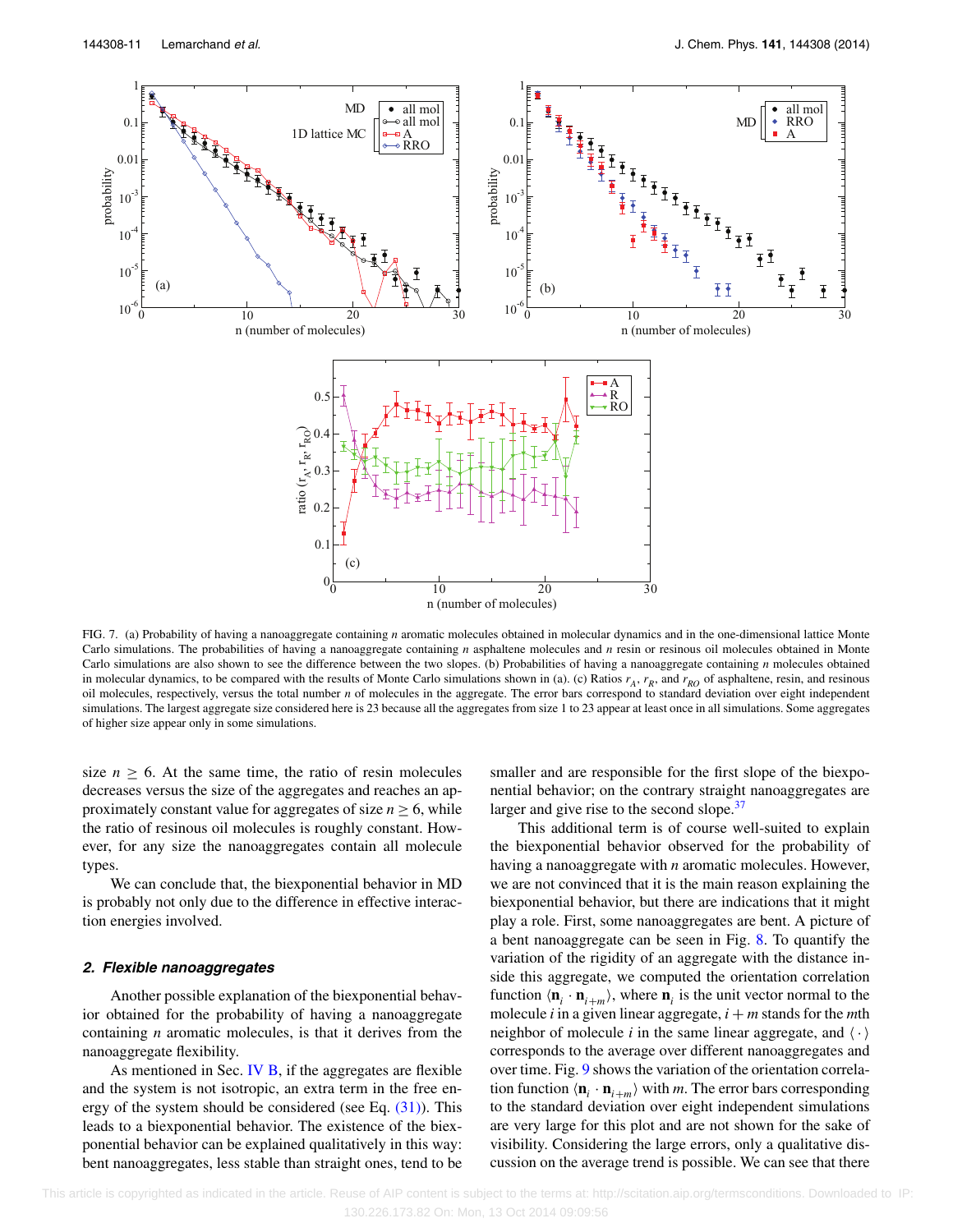![](_page_11_Figure_1.jpeg)

FIG. 8. Picture of a bent nanoaggregate, obtained in molecular dynamics. The color code is the same as in Fig. 2.

is, on average, an initial decrease of the orientation correlation with the number of neighbors. This trend shows that nanoaggregates are not perfectly rigid. For larger distances and consequently larger nanoaggregates, the orientation correlation seems to plateau around the value 0.9. This last trend matches the qualitative picture of small aggregates being more bent than larger aggregates. The change in the nanoaggregate composition observed in Fig. 7(c) could explain the change in the nanoaggregate rigidity with the nanoaggregate size: aggregates containing many asphaltene molecules tend to be longer and more rigid.

Second, the system is not strictly isotropic. The isotropy was quantified using the nematic order parameter *S*. <sup>37</sup> To define the nematic order parameter, the following order tensor needs to be defined for each nanoaggregate:

$$
Q_{\alpha\beta} = \frac{1}{n} \sum_{i=1}^{n} \left( \frac{3}{2} n_{i,\alpha} n_{i,\beta} - \frac{1}{2} \delta_{\alpha\beta} \right), \tag{34}
$$

where *n* is the number of molecules in the considered linear nanoaggregate,  $\alpha$  and  $\beta$  Cartesian coordinates, *i* is the index of a molecule inside the aggregate, **n***<sup>i</sup>* is the unit vector nor-

![](_page_11_Figure_7.jpeg)

FIG. 9. Variation of the orientation correlation function  $\langle \mathbf{n}_i \cdot \mathbf{n}_{i+m} \rangle$  with *m* for linear nanoaggregates.  $\mathbf{n}_i$  is the unit vector normal to the molecule  $i$  in a given linear aggregate,  $i + m$  stands for the *m*th neighbor of molecule  $i$  in the same linear aggregate, and  $\langle \cdot \rangle$  corresponds to the average over different nanoaggregates and over time.

mal to molecule *i*, and  $\delta_{\alpha\beta}$  the Kronecker delta. The order tensor  $Q_{\alpha\beta}$  is a tensor of rank two. The nematic order parameter *S* is the largest eigenvalue of the averaged order tensor  $\langle \mathbf{Q} \rangle$ , where the average  $\langle \cdot \rangle$  is done over different nanoaggregates and time. The nematic order parameter is equal to 1 in a system where all aggregates are perfectly aligned and to 0 in a perfectly isotropic system. In the MD simulations, the nematic order parameter is equal to

$$
S = 0.12 \pm 0.01,\tag{35}
$$

where the error is the standard deviation corresponding to eight independent simulations. The value of the nematic order parameter indicates a system closed to being isotropic but not quite. It can be due to the fact that some linear nanoaggregates are branches of bigger aggregates. They can be connected through asphaltene heads and the angle between an asphaltene head and an asphaltene body is fixed by the dihedral potential and does not vary this much from one asphaltene molecule to another.<sup>7</sup> It can also be due to steric hindrance: long nanoaggregates cannot interpenetrate each other and consequently tend to align. The facts that nanoaggregates are flexible and that the system is not perfectly isotropic are consequently a plausible explanation for the biexponential behavior of the probability of having a nanoaggregate containing a given number of aromatic molecules.

The fact that the nanoaggregates are not strictly rigid and that the system is not strictly isotropic was also valid when we looked at the probability of having a nanoaggregate containing *n* asphaltene molecules. However, the fact that this probability has a monoexponential behavior means that the additional term, Eq. (31), can be neglected in this case. It could be because the effective persistence length is longer when only asphaltene molecules are considered.

# **V. DISCUSSION**

Our bitumen model is quite simplified compared to a real bitumen. In this section, we will compare our results to other MD results and to experimental results. We will also discuss the new idea that such a simplified model can bring to the field of asphaltene nanoaggregation and the specific aspects of asphaltene nanoaggregation which are neglected in this simplified model.

Our model relies on the fact that the  $\pi$ -stacking interaction is the origin of the nanoaggregate formation. In our MD simulations, the  $\pi$ -stacking is modeled through the Lennard-Jones potential. Recent molecular dynamics simulations of asphaltene molecules in toluene<sup>44</sup> reported that the  $\pi$ -stacking interaction is indeed the most important one to explain the nanoaggregate formation, which justifies our model.

In our MD simulations, the average number of asphaltene molecules in a linear nanoaggregate is given by the exponential distribution. We can compare the average and standard deviation predicted by the exponential distribution to experimental results. To do that, we considered a renormalized distribution of the nanoaggregate size, where the aggregate of size 1 are left out. In other words, free asphaltene molecules are not considered here as a nanoaggregate. The

 This article is copyrighted as indicated in the article. Reuse of AIP content is subject to the terms at: http://scitation.aip.org/termsconditions. Downloaded to IP: 130.226.173.82 On: Mon, 13 Oct 2014 09:09:56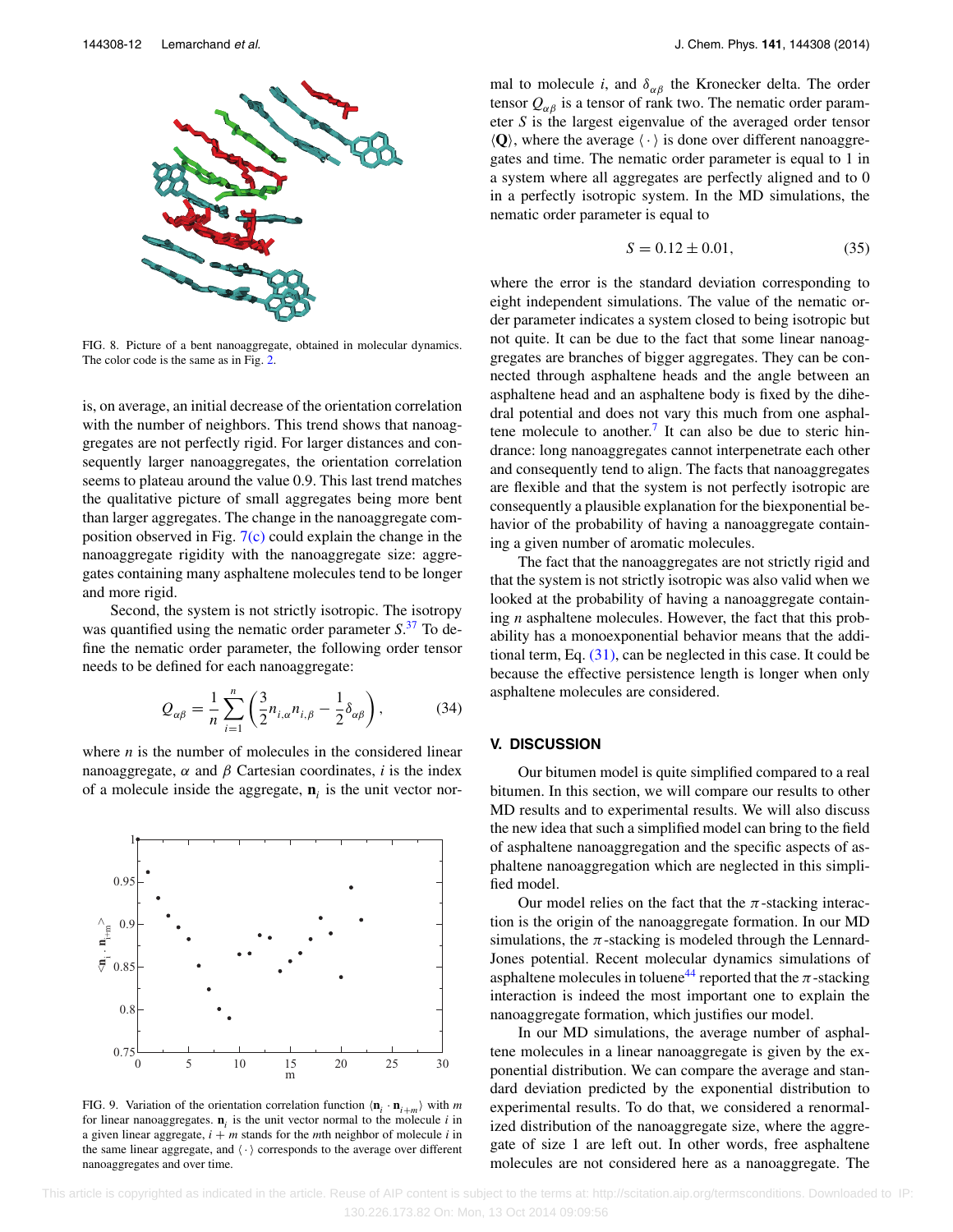corresponding probability reads:

$$
P_A'(n) = p^{n-2}(1-p), \quad n \ge 2. \tag{36}
$$

In this case, the average number of asphaltene molecules in linear nanoaggregates is

$$
\langle n \rangle_A = \frac{2 - p}{1 - p} = 2.8. \tag{37}
$$

The average number of aromatic molecules in linear aggregates can be computed directly from the MD results and is  $\langle n \rangle_{\text{mol}} = 3.8$ . These results are in agreement with the general consensus that nanoaggregates contain less than 10 molecules.<sup>45</sup>

Our simulation also offers a precise quantification of the polydispersity of the nanoaggregate size. The standard deviation of the distribution given in Eq.  $(36)$  is

$$
\sigma_A = \frac{\sqrt{p}}{(1 - p)} = 1.2.
$$
 (38)

Again, the standard deviation on the number of aromatic molecules in linear nanoaggregates can be computed from the MD results and is  $\sigma_{\text{mol}} = 2.3$ . These results are compatible with previous MD results reporting for example that: for asphaltene nanoaggregates in toluene, the number of asphaltene molecules in the largest aggregate varies from 2 to 18 depending on the asphaltene structure;  $44$  for asphaltene nanoaggregates in vacuum, the number of asphaltene molecules in any aggregate varies from 1 to 5 and the precise distribution depends both on temperature and the asphaltene structure.<sup>13</sup> On the experimental side, recent laser-based mass spectrometry experiments $46$  were able to obtain not only the average size of a nanoaggregate but also the polydispersity. The aggregation numbers are found to range roughly from 3 to 6 or from 6 to 8 depending on the bitumen chemical composition. It is also compatible with our results.

Moreover, our simulations bring the idea, already suggested in Ref. 16 without a successful match to simulation results at high density, that the simple monoexponential distribution is a typical distribution of the number of asphaltene molecules in linear aggregates. This distribution is consequently a good basis to model more complicated cases. One of these more complicated cases is considered here: when all aromatic molecules are counted in the nanoaggregates the probability of having a nanoaggregate of a given size becomes biexponential. The biexponential distribution can be seen as a modification of the exponential distribution when the flexibity of the aggregates and the anisotropy of the system are taken into account.

Many more specific aspects relevant for bitumen science can be considered and are not treated here. For example, the effect of having branched nanoaggregates on the distribution of the nanoaggregate size could be addressed. Furthermore, it seems that the presence of long aliphatic chains in the asphaltene molecules modifies the typical structure of a nanoaggregate<sup>12</sup> enhancing T-shaped geometry ( $\pi$ - $\sigma$  interaction) and offset  $\pi$ -stacked geometry ( $\sigma$ - $\sigma$  interaction) compared to  $\pi$ - $\pi$  geometry.<sup>47</sup> It would be very interesting to consider the effect of adding asphaltene and resin molecules with long aliphatic chains in our simulations on the shape of the nanoaggregate size distribution compared to the simple exponential distribution.

## **VI. SUMMARY**

In conclusion, we have shown that a master equation based on simple birth and death processes and a statistical mechanics model based on a simple aggregation mechanism give a good description of the stability of linear asphaltene nanoaggregates as observed in MD simulations. The master equation approach is able to reproduce the monoexponential behavior of the stationary probability of having a nanoaggregate containing a given number of asphaltene molecules in MD. The parameter of the monoexponential behavior is interpreted as the ratio between the attachment and detachment rate constants of a single asphaltene molecule to a nanoaggregate. The master equation approach is also able to reproduce the aggregation dynamics. The statistical mechanics model leads also leads to a monoexponential behavior at equilibrium, and provides a thermodynamics interpretation for it. The main parameter is then the effective free energy between two asphaltene molecules, when the degrees of freedom corresponding to solvent molecules, resin, and resinous oil molecules and branched nanoaggregates are integrated out. Finally, a possible thermodynamic explanation for the biexponential behavior, observed for the stationary probability of having a nanoaggregate of *n* aromatic molecules in MD, is the flexibility of these nanoaggregates.

To continue this work on bitumen nanoaggregate two directions are possible and equally interesting. A first direction is to consider a simpler system without resin and resinous oil and even without any possibility of branching. Then, the integration of the degrees of freedom related to the solvent molecules could be done and the effective energy could be evaluated in an independent way. This direction would lead to a quantitative understanding of the effective free energy between two asphaltene molecules.

The second and opposite direction is to add more molecule types to resemble a real bitumen. For example asphaltene molecules without a head and with long alkyl chains could be added and the consequences of this addition on the probability of having a nanoaggregate of a given size investigated. Interesting MD simulations have been performed recently using many molecules types<sup>48</sup> and could serve as an inspiration. Another interesting route is to quantify the evolution of the nanoaggregate size distribution with the composition of the bitumen mixture.

#### **ACKNOWLEDGMENTS**

This work is sponsored by the Danish Council for Independent Research | Technology and Production Science through Grant Nos. 1337-00073B and 1335-00762B. It is in continuation of the Cooee project  $(CO<sub>2</sub>)$  emission reduction by exploitation of rolling resistance modeling of pavements), sponsored by the Danish Council for Strategic Research. The centre for viscous liquids dynamics "Glass and Time" is supported by the Danish National Research Foundation's grant DNRF61.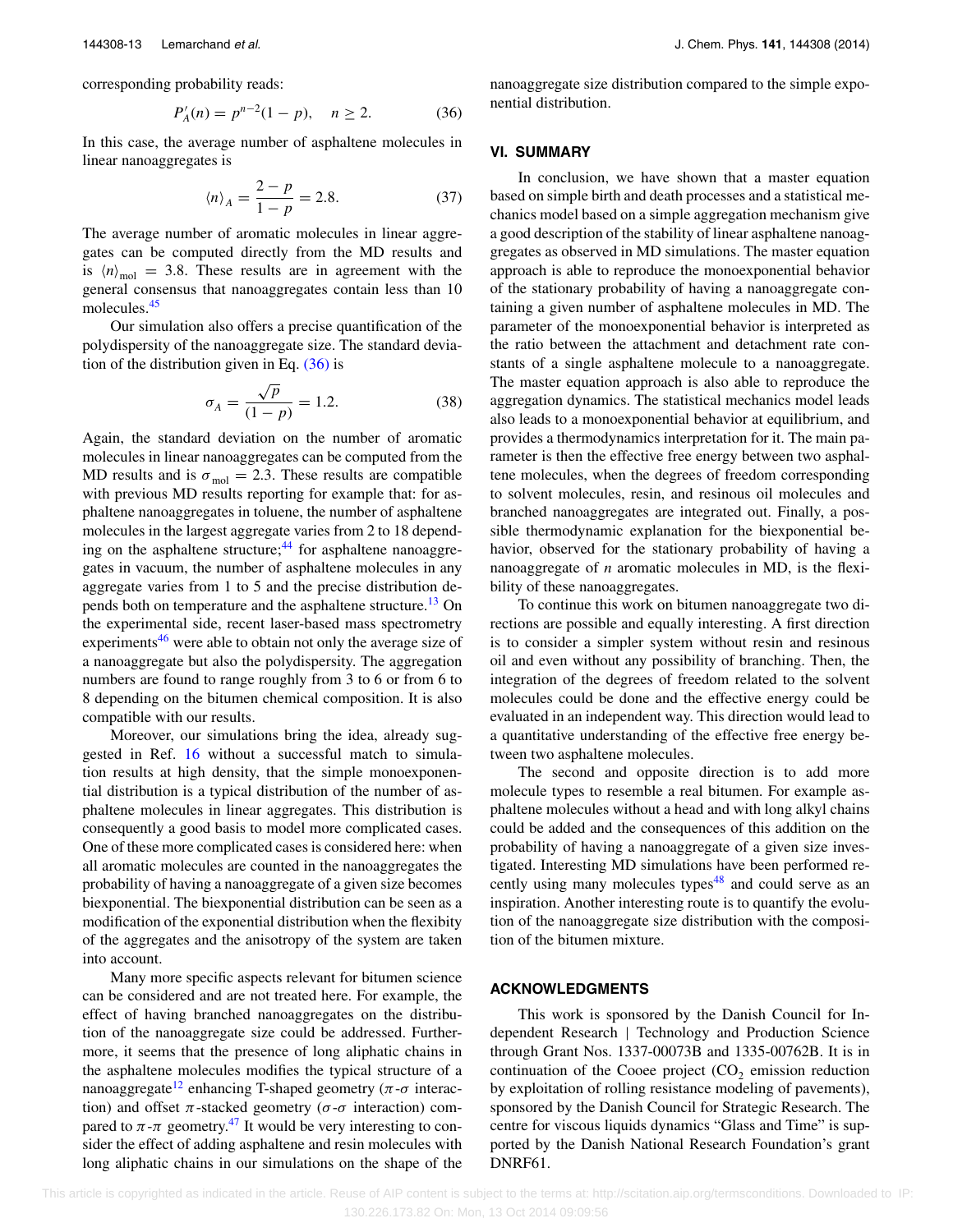## **APPENDIX: EXPRESSION OF THE PARAMETER p ACCORDING TO THE STATISTICAL THERMODYNAMICS MODEL**

The probability  $P_A(n)$  of having a nanoaggregate with *n* asphaltene molecules is defined as

$$
P_A(n) = \frac{N_{n,A}}{N_{t,A}},\tag{A1}
$$

where  $N_{n, A}$  is the number of aggregates with *n* asphaltene molecules and  $N_{t, A} = \sum_n N_{n, A}$  the total number of asphaltene nanoaggregates. According to Eq. (23),

$$
N_{n,A} = N_{1,A}^n \left(\frac{K(T)}{V}\right)^{n-1},
$$
 (A2)

so that one can express the total number of asphaltene nanoaggregates:

$$
N_{t,A} = \sum_{n=1}^{\infty} N_{1,A}^n \left(\frac{K(T)}{V}\right)^{n-1},
$$
 (A3)

$$
= N_{1,A} \sum_{n=1}^{\infty} \left( \frac{N_{1,A} K(T)}{V} \right)^{n-1}, \tag{A4}
$$

$$
= \frac{N_{1,A}}{1 - \frac{N_{1,A}K(T)}{V}}.
$$
 (A5)

To obtain the last expression, Eq.  $(A5)$ , we assume that the number of asphaltene molecules is very large, so that the sum goes to infinity and that the ratio  $N_{1,A}K(T)/V$  is smaller than 1, i.e., the volume *V* is big enough for the aggregates to develop given the total number of asphaltene molecules and the equilibrium constant. Inserting the expression, Eq.  $(A5)$ , of the total number of asphaltene aggregates back into Eq.  $(A1)$ gives

$$
P_A(n) = \left(\frac{N_{1,A}K(T)}{V}\right)^{n-1} \left(1 - \frac{N_{1,A}K(T)}{V}\right). \tag{A6}
$$

It is a geometrical law of the form  $P_A(n) = p^{n-1}(1-p)$  and the parameter  $p$  can be identified as

$$
p = \frac{N_{1,A}K(T)}{V}.
$$
 (A7)

An expression for  $N_{1, A}$ , the number of asphaltene aggregates of size 1, is given by the conservation law:  $M_{t,A} = \sum_{n} n N_{n,A}$ , where  $M_{t, A}$  is the total number of asphaltene molecules. It leads to

$$
M_{t,A} = N_{1,A} \sum_{n=1}^{\infty} n \left( \frac{N_{1,A} K(T)}{V} \right)^{n-1}, \quad (A8)
$$

$$
M_{t,A} = \frac{N_{1,A}}{\left(1 - \frac{N_{1,A}K(T)}{V}\right)^2},\tag{A9}
$$

$$
0 = N_{1,A}^2 M_{t,A} \left(\frac{K(T)}{V}\right)^2 - N_{1,A} \left(2M_{t,A}\frac{K(T)}{V} + 1\right) + M_{t,A}.
$$
\n(A10)

The last expression, Eq. (A10), is a quadratic equation, whose solutions are

$$
N_{1,A}^{-} = \frac{x + 1 - \sqrt{2x + 1}}{x \times K(T)/V},
$$
 (A11)

$$
N_{1,A}^{+} = \frac{x + 1 + \sqrt{2x + 1}}{x \times K(T)/V},
$$
 (A12)

where

 $ar$ 

$$
x = 2M_{t,A} \frac{K(T)}{V}.
$$
 (A13)

The solution  $N_{1,A}^-$  is the physical one, because in the limit where there is no interaction between the asphaltene molecules and even a large repulsion, all molecules should be in aggregates of size 1. In mathematical terms, it gives

$$
\lim_{K \to 0} N_{1,A} = M_{t,A}.
$$
\n(A14)

Only  $N_{1,A}^-$  satisfies this last equation. It leads finally to

$$
p = \frac{N_{1,A}K(T)}{V},
$$
  
\n
$$
p = \frac{x + 1 - \sqrt{2x + 1}}{x},
$$
\n(A15)

which is the same result as Eq. (27). Another useful expression is the one giving the equilibrium constant  $K(T)$  in terms of the parameter *p*:

$$
K(T) = \frac{V}{2M_{t,A}} \frac{p+1}{(p-1)^2}.
$$
 (A16)

Finally, it is noteworthy that the minimization of the free energy of the system as given in Eq. (17) subject to the conservation condition, Eq.  $(25)$ , leads to the same result. The minimization can be done using a Lagrange multiplier to guarantee the conservation of the total number of asphaltene molecules. In this calculation, the free energy  $F_e^{(n)}$  of an aggregate should be expressed right away as  $F_e^{(n)} = nF_0 + (n-1)F_e$ , where the arbitrary origin of the energy  $F_0$  should be equal to  $F_0$  $=-F_e$ . In this case,  $F_e$  represents the energetic penalty of having a free end.

- <sup>1</sup>J. C. Petersen, *Transportation Research Circular E-C140* (Transportation Research Board, 2009).
- 2J. F. Branthaver, J. C. Petersen, R. E. Robertson, J. J. Duvall, S. S. Kim, P. M. Harnsberger, T. Mill, E. K. Ensley, F. A. Barbour, and J. F. Schabron, Technical Report No. SHRP-A-368 (Strategic Highway Research Program, 1993).
- 3P. R. Herrington, [Petrol. Sci. Technol.](http://dx.doi.org/10.1080/10916469808949809) **16**, 743 (1998).
- 4X. Lu and U. Isacsson, [Constr. Build. Mater.](http://dx.doi.org/10.1016/S0950-0618(01)00033-2) **16**, 15 (2002).
- 5J. C. Petersen, F. A. Barbour, and S. M. Dorrence, Proc. Assoc. Asphalt Paving Technol. **43**, 162 (1974).
- 6O. C. Mullins, H. Sabbah, J. Eyssautier, A. E. Pomerantz, L. Barré, A. B. Andrews, Y. Ruiz-Morales, F. Mostowfi, R. McFarlane, L. Goual, R. Lepkowicz, T. Cooper, J. Orbulescu, R. M. Leblanc, J. Edwards, and R. N. Zare, [Energy Fuels](http://dx.doi.org/10.1021/ef300185p) **26**, 3986 (2012).
- ${}^{7}C$ . A. Lemarchand, T. B. Schrøder, J. C. Dyre, and J. S. Hansen, [J. Chem.](http://dx.doi.org/10.1063/1.4821616) [Phys.](http://dx.doi.org/10.1063/1.4821616) **139**, 124506 (2013).
- 8T. F. Yen, J. G. Erdman, and S. S. Pollack, [Anal. Chem.](http://dx.doi.org/10.1021/ac60179a039) **33**, 1587 (1961).
- 9G. Andreatta, N. Bostrom, and O. C. Mullins, [Langmuir](http://dx.doi.org/10.1021/la048640t) **21**, 2728 (2005).
- $10$ L. Goual, M. Sedghi, H. Zeng, F. Mostowfi, R. McFarlane, and O. C. Mullins, [Fuel](http://dx.doi.org/10.1016/j.fuel.2011.02.025) **90**, 2480 (2011).